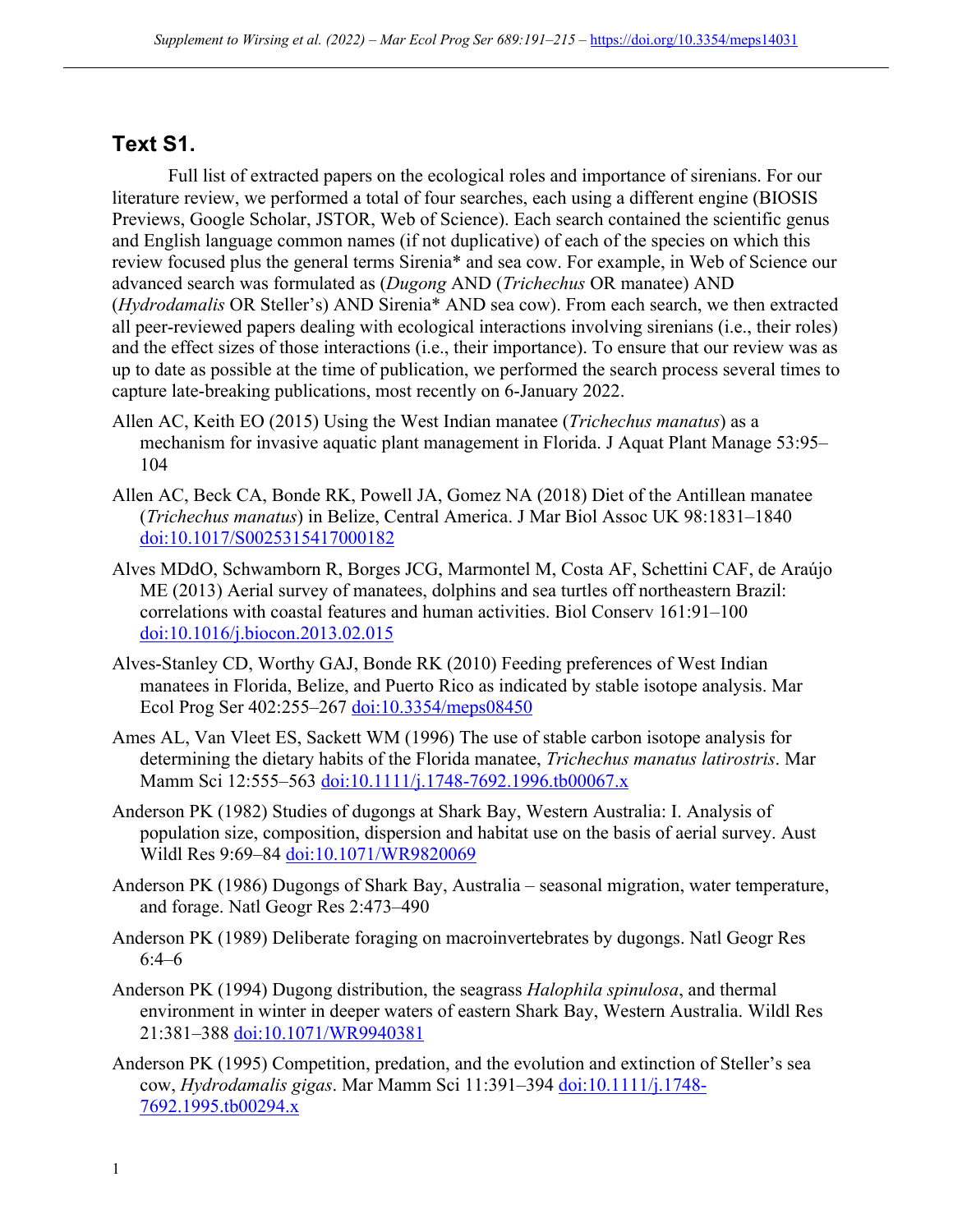- Anderson PK (1998) Shark Bay dugongs (*Dugong dugon*) in summer. II: Foragers in a *Halodule*-dominated community. Mammalia 62:409–425 doi:10.1515/mamm.1998.62.3.409
- Anderson PK, Birtles A (1978) Behaviour and ecology of the dugong, *Dugong dugon* (Sirenia): Observations in Shoalwater and Cleveland Bays, Queensland. Aust Wildl Res 5:1–23 doi:10.1071/WR9780001
- Anderson PK, Heinsohn GE (1978) The status of the dugong, and dugong hunting in Australian waters: a survey of local perceptions. Biol Conserv 13:13–26 doi:10.1016/0006-3207(78)90015-0
- Anderson PK, Prince RIT (1985) Predation on dugongs: attacks by killer whales. J Mammal 66:554–556 doi:10.2307/1380933
- André J, Gyuris E, Lawler IR (2005) Comparison of the diets of sympatric dugongs and green turtles on the Orman Reefs, Torres Strait. Aust Wildl Res 32:53–62 doi:10.1071/WR04015
- Aragones L (1994) Observations on dugongs at Calauit Island, Busuanga, Palawan, Philippines. Wildl Res 21:709–717 doi:10.1071/WR9940709
- Aragones L, Marsh H (1999) Impact of dugong grazing and turtle cropping on tropical seagrass communities. Pac Conserv Biol 5:277–288 doi:10.1071/PC000277
- Aragones LV, Lawler IR, Foley WJ, Marsh H (2006) Dugong grazing and turtle cropping: grazing optimization in tropical seagrass systems? Oecologia 149:635–647 PubMed doi:10.1007/s00442-006-0477-1
- Bacchus MLC, Dunbar SG, Self-Sullivan C (2009) Characterization of resting holes and their use by the Antillean manatee (*Trichechus manatus manatus*) in the drowned Cayes, Belize. Aquat Mamm 35:62-71 doi:10.1578/AM.35.1.2009.62
- Baugh TM (1989) Manatee use of *Spartina alterniflora* in Cumberland Sound. Mar Mamm Sci 5:88–90 doi:10.1111/j.1748-7692.1989.tb00217.x
- Bayliss P, Freeland WJ (1989) Seasonal distribution and abundance of dugongs in the Western Gulf of Carpentaria. Aust Wildl Res 16:141–149 doi:10.1071/WR9890141
- Bengtson JL (1983) Estimating food consumption of free-ranging manatees in Florida. J Wildl Manag 47:1186-1192 doi:10.2307/3808190
- Bessey C, Heithaus MR (2015) Ecological niche of an abundant teleost *Pelates octolineatus* in a subtropical seagrass ecosystem. Mar Ecol Prog Ser 541:195–204 doi:10.3354/meps11542
- Bessey C, Heithaus MR, Fourqurean JW, Gastrich KR, Burkholder DA (2016) Importance of teleost macrograzers to seagrass composition in a subtropical ecosystem with abundant populations of megagrazers and predators. Mar Ecol Prog Ser 553:81–92 doi:10.3354/meps11790
- Best RC (1981) Foods and feeding habits of wild and captive Sirenia. Mammal Rev 11:3–29 doi:10.1111/j.1365-2907.1981.tb00243.x
- Best RC (1983) Apparent dry-season fasting in Amazonian manatees (Mammalia: Sirenia). Biotropica 15:61–64 doi:10.2307/2388000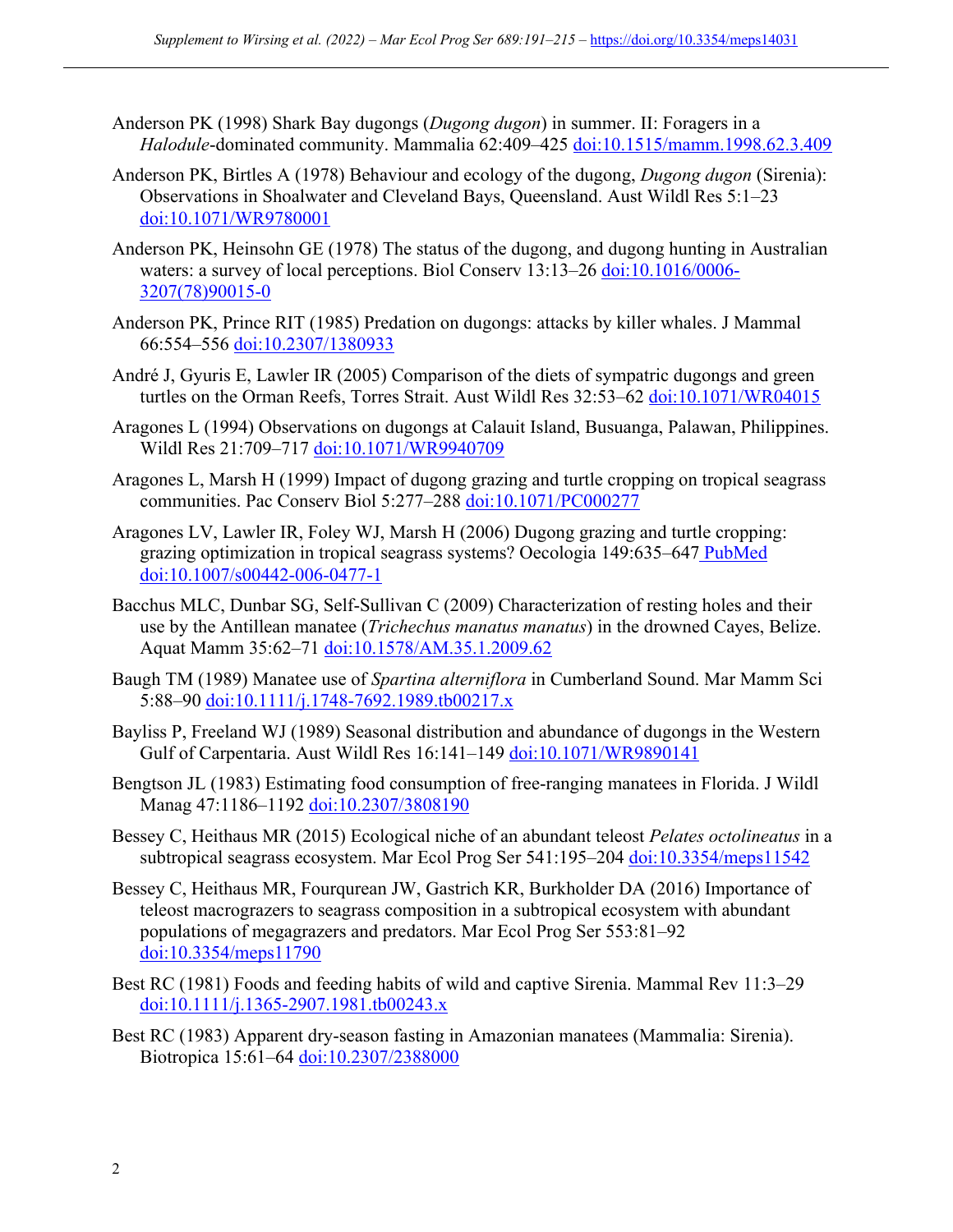- Bledsoe E, Harr K, Cichra M, Bonde R, Lowe M (2006) A comparison of biofouling communities associated with free-ranging and captive Florida manatees (*Trichechus manatus latirostris*). Mar Mamm Sci 22:997–1003 doi:10.1111/j.1748-7692.2006.00053.x
- Borges JCG, Araujo GP, Anzolin GD, de Miranda GEC (2008) Identificação de itens alimentares constituientes da dieta dos peixes-boi marinhos (*Trichechus manatus*) na região Nordeste do Brasil. Biotemas 21:77–81 doi:10.5007/2175-7925.2008v21n2p77
- Bullen CD, Campos AA, Gregr EJ, McKechnie I, Chan KMA (2021) The ghost of a giant Six hypotheses for how an extinct megaherbivore structured kelp forests across the North Pacific Rim. Glob Ecol Biogeogr 30:2101–2118 doi:10.1111/geb.13370
- Burkholder DA, Heithaus MR, Fourqurean JW (2012) Feeding preferences of herbivores in a relatively pristine subtropical seagrass ecosystem. Mar Freshw Res 63:1051–1058 doi:10.1071/MF12029
- Burkholder DA, Heithaus MR, Fourqurean JW, Wirsing A, Dill LM (2013) Patterns of top-down control in a seagrass ecosystem: could a roving apex predator induce a behavior-mediated trophic cascade? J Anim Ecol 82:1192-1202 PubMed doi:10.1111/1365-2656.12097
- Campbell HW, Irvine AB (1977) Feeding ecology of the West Indian manatee *Trichechus manatus* Linnaeus. Aquaculture 12:249–251 doi:10.1016/0044-8486(77)90065-5
- Castelblanco-Martínez DN, Morales-Vela B, Hernández-Arana HA, Padilla-Saldívar J (2009a) Diet of manatees *Trichechus manatus manatus* in Chetumal Bay, Mexico. Lat Am J Aquat Mamm 7:39-46 doi:10.5597/lajam00132
- Castelblanco-Martínez DN, Bermúdez-Romera AL, Gómez-Camelo IV, Rosas FCW, Trujillo F, Zerda-Ordoñez E (2009b) Seasonality of habitat use, mortality and reproduction of the Vulnerable Antillean manatee *Trichechus manatus manatus* in the Orinoco River, Colombia: implications for conservation. Oryx 43:235-242 doi:10.1017/S0030605307000944
- Castelblanco-Martínez DN, Barba E, Schmitter-Soto JJ, Hernández-Arana HA, Morales-Vela B (2012) The trophic role of the endangered Caribbean manatee in an estuary with low abundance of seagrass. Estuaries Coasts 35:60–77 doi:10.1007/s12237-011-9420-8
- Castelblanco-Martínez DN, Padilla-Saldívar JA, Hernández-Arana HA, Slone DH, Reid JP, Morales-Vela B (2013) Movement patterns of Antillean manatees in Chetumal Bay (Mexico) and coastal Belize: A challenge for regional conservation. Mar Mamm Sci 29:E166–E182 doi:10.1111/j.1748-7692.2012.00602.x
- Castelblanco-Martínez DN, Morales-Vela B, Slone DH, Padilla-Saldívar JA, Reid JP, Hernández-Arana HA (2015) Inferring spatial and temporal behavioral patterns of freeranging manatees using saltwater sensors of telemetry tags. Mamm Biol 80:21–30 doi:10.1016/j.mambio.2014.07.003
- Castelblanco-Martínez DN, Slone DH, Landeo-Yauri SS, Ramos EA and others (2021) Analuysis of body condition indices reveals different ecotypes of the Antillean manatee. Sci Rep 11:19451 PubMed doi:10.1038/s41598-021-98890-0
- Chen X (2021) A study of effects of reduction of submarine groundwater discharge on thermal habitats for manatee in a spring-fed estuary using a laterally averaged hydrodynamic model. Ecol Modell 456:109653 doi:10.1016/j.ecolmodel.2021.109653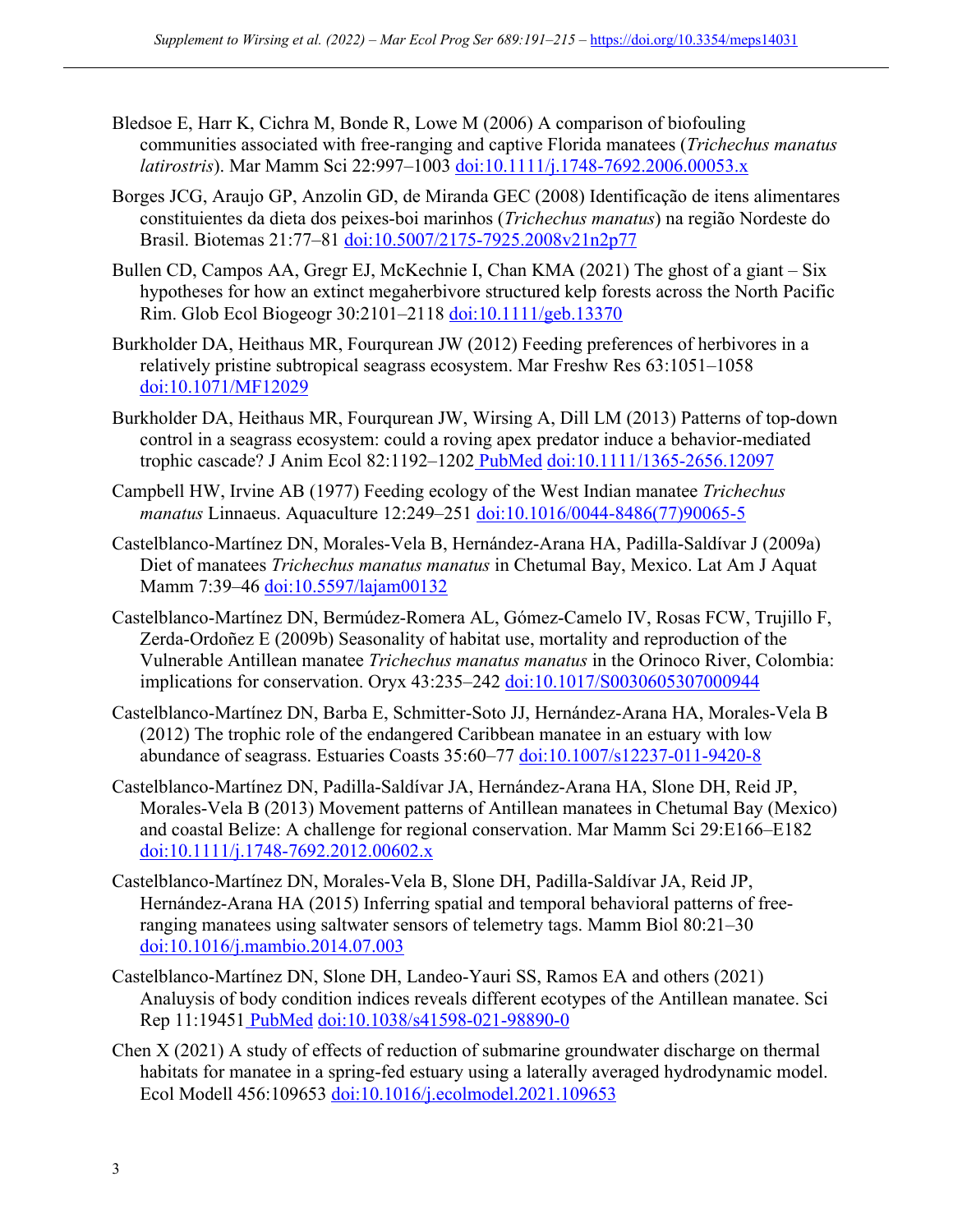- Ciotti LL, Luna FO, Secchi ER (2014) Intra- and interindividual variation in  $\delta^{13}C$  and  $\delta^{15}N$ composition in the Antillean manatee *Trichechus manatus manatus* from northeastern Brazil. Mar Mamm Sci 30:1238–1247 doi:10.1111/mms.12102
- Clementz MT, Koch PL, Beck CA (2007) Diet induced differences in carbon isotope fractionation between sirenians and terrestrial ungulates. Mar Biol 151:1773–1784 doi:10.1007/s00227-007-0616-1
- Cloyed CS, Hieb EE, Collins MK, DaCosta KP, Carmichael RH (2019) Linking use of ship channels by West Indian Manatees (*Trichechus manatus*) to seasonal migration and habitat use. Front Mar Sci 6:318. doi:10.3389/fmars.2019.00318 doi:10.3389/fmars.2019.00318
- Cloyed CS, Hieb EE, DaCosta K, Carmichael RH (2021) West Indian manatees use partial migration to expand their geographic range into the northern Gulf of Mexico. Front Mar Sci 8:725837 doi:10.3389/fmars.2021.725837
- Colares IG, Colares EP (2002) Food plants eaten by Amazonian manatees (*Trichechus inunguis*, Mammalia: Sirenia). Braz Arch Biol Technol 45:67–72 doi:10.1590/S1516- 89132002000100011
- Colmenero RLC, Zárate BE (1990) Distribution, status and conservation of the West Indian manatee in Quintana Roo, México. Biol Conserv 52:27–35 doi:10.1016/0006- 3207(90)90012-E
- Cope RC, Pollett PK, Lanyon JM, Seddon JM (2015) Indirect detection of genetic dispersal (movement and breeding events) through pedigree analysis of dugong populations in southern Queensland, Australia. Biol Conserv 181:91–101 doi:10.1016/j.biocon.2014.11.011
- Corona-Figueroa MF, Ríos N, Castelblanco-Martínez DN, Vilchez-Mendoza S, Delgado-Rodríguez D, Niño-Torres CA (2021) Searching for manatees in the dark water of a transboundary river between Mexico and Belize: a predictive distribution model. Aquat Ecol 55:59–74 doi:10.1007/s10452-020-09810-9
- Cosentino AM, Fisher S (2016) The utilization of aquatic bushmeat from small cetaceans and manatees in South America and West Africa. Front Mar Sci 3:163 doi:10.3389/fmars.2016.00163
- Costa AF, Botta S, Siciliano S, Giarizo T (2020) Resource partitioning among stranded aquatic mammals from Amazon and northeastern coast of Brazil revealed through carbon and nitrogen stable isotopes. Sci Rep 10:12897 PubMed doi:10.1038/s41598-020-69516-8
- Courbis SS, Worthy GAJ (2003) Opportunistic carnivory by Florida manatees (*Trichechus manatus latirostris*). Aquat Mamm 29:104–107 doi:10.1578/016754203101023942
- Crema LC, da Silva VMF, Botta S, Trumbore S, Piedade MTF (2019) Does water type influence diet composition in Amazonian manatee (*Trichechus inunguis*)? A case study comparing black and clearwater rivers. Hydrobiologia 835:1–19 doi:10.1007/s10750-019-3900-4
- Crerar LD, Crerar AP, Domning DP, Parsons ECM (2014) Rewriting the history of an extinction — was a population of Steller's sea cows (*Hydrodamalis gigas*) at St Lawrence Island also driven to extinction? Biol Lett 10:20140878 PubMed doi:10.1098/rsbl.2014.0878
- Cummings EW, Pabst DA, Blum JE, Barco SG and others (2014) Spatial and temporal patterns of habitat use and mortality of the Florida manatee (*Trichechus manatus latirostris*) in the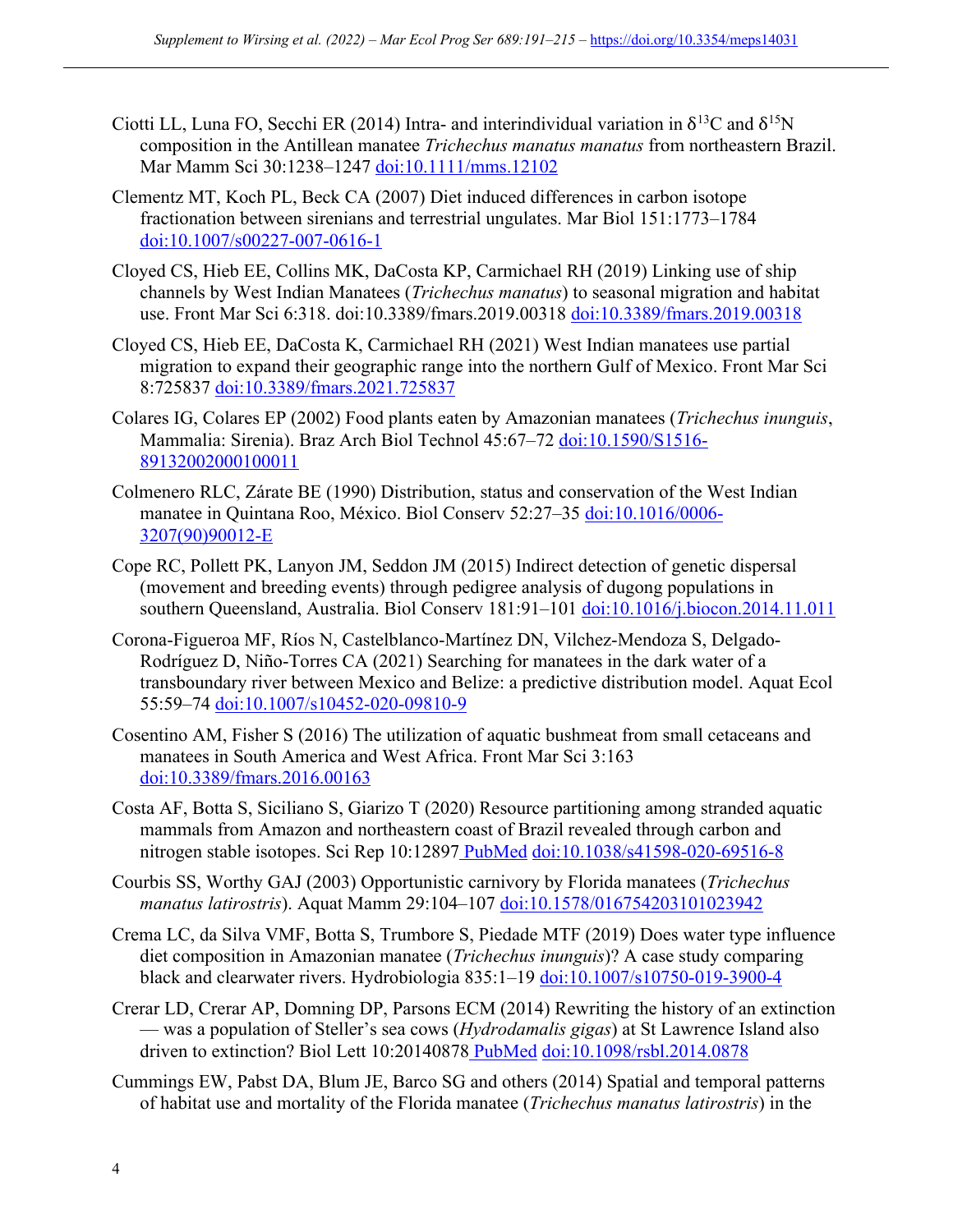Mid-Atlantic States of North Carolina and Virginia from 1991 to 2012. Aquat Mamm 40:126–138 doi:10.1578/AM.40.2.2014.126

- D'Souza E, Patankar V, Arthur R, Marbà N (2015) Seagrass herbivory levels sustain site-fidelity in a remnant dugong population. PLoS One 10:e0141224 PubMed doi:10.1371/journal.pone.0141224
- Daley B, Griggs P, Marsh H (2008) Exploiting marine wildlife in Queensland: the commercial dugong and marine turtle fisheries, 1847–1969. Aust Econ Hist Rev 48:227–265 doi:10.1111/j.1467-8446.2008.00240.x
- de Iongh HH, Wenno BJ, Meelis E (1995) Seagrass distribution and seasonal biomass changes in relation to dugong grazing in the Moluccas, East Indonesia. Aquat Bot 50:1–19 doi:10.1016/0304-3770(94)00438-R
- de Iongh HH, Bierhuizen B, van Orden B (1997) Observations on the behavior of the dugong (*Dugong dugon* Müller 1776) from waters of the Lease Islands, eastern Indonesia. Contrib Zool 67:71–77 doi:10.1163/18759866-06701003
- de Iongh HH, Langeveld P, van der Wal M (1998) Movement and home ranges of dugongs around the Lease Islands, East Indonesia. PSZNI: Mar Ecol 19:179–193 doi:10.1111/j.1439- 0485.1998.tb00461.x
- de Iongh HH, Kiswara W, Kustiawan W, Loth PE (2007) A review of research on the interactions between dugongs (*Dugong dugon* Muller, 1776) and intertidal seagrass beds in Indonesia. Hydrobiologia 591:73–83 doi:10.1007/s10750-007-0785-4
- de Souza DA, Gonçalves ALS, von Muhlen EM, da Silva VMF (2021) Estimating occupancy and detection probability of the Amazonian manatee (*Trichechus inunguis*), in Central Amazon, Brazil. Perspect Ecol Conserv 19:354–361
- de Thoisy B, Spiegelberger T, Rousseau S, Talvy G, Vogel I, Vié JC (2003) Distribution, habitat, and conservation status of the West Indian manatee *Trichechus manatus* in French Guiana. Oryx 37:431–436 doi:10.1017/S0030605303000796
- Delisle A, Kim MK, Stoeckle N, Lui FW, Marsh H (2018) The socio-cultural benefits and costs of the traditional hunting of dugongs *Dugong dugon* and green turtles *Chelonia mydas* in Torres Strait, Australia. Oryx 52:250–261 doi:10.1017/S0030605317001466
- Deutsch CJ, Bonde RK, Reid JP (1998) Radio-tracking manatees from land and space: tag design, implementation, and lessons learned from long-term study. Mar Technol Soc J 32:18–29
- Deutsch CJ, Reid JP, Bonde RK, Easton DE, Kochman HI, O'Shea TJ (2003) Seasonal movements, migratory behavior, and site fidelity of West Indian Manatees along the Atlantic Coast of the United States. Wildl Monogr 151:1–77
- Diedrich CG (2013) Evolution of white and megatooth sharks, and evidence of early predation on seals, sirenians, and whales. Nat Sci 5:1203–1218
- Domning DP (1978) Sirenian evolution in the North Pacific Ocean. Univ Calif Publ Geol Sci 118:1–176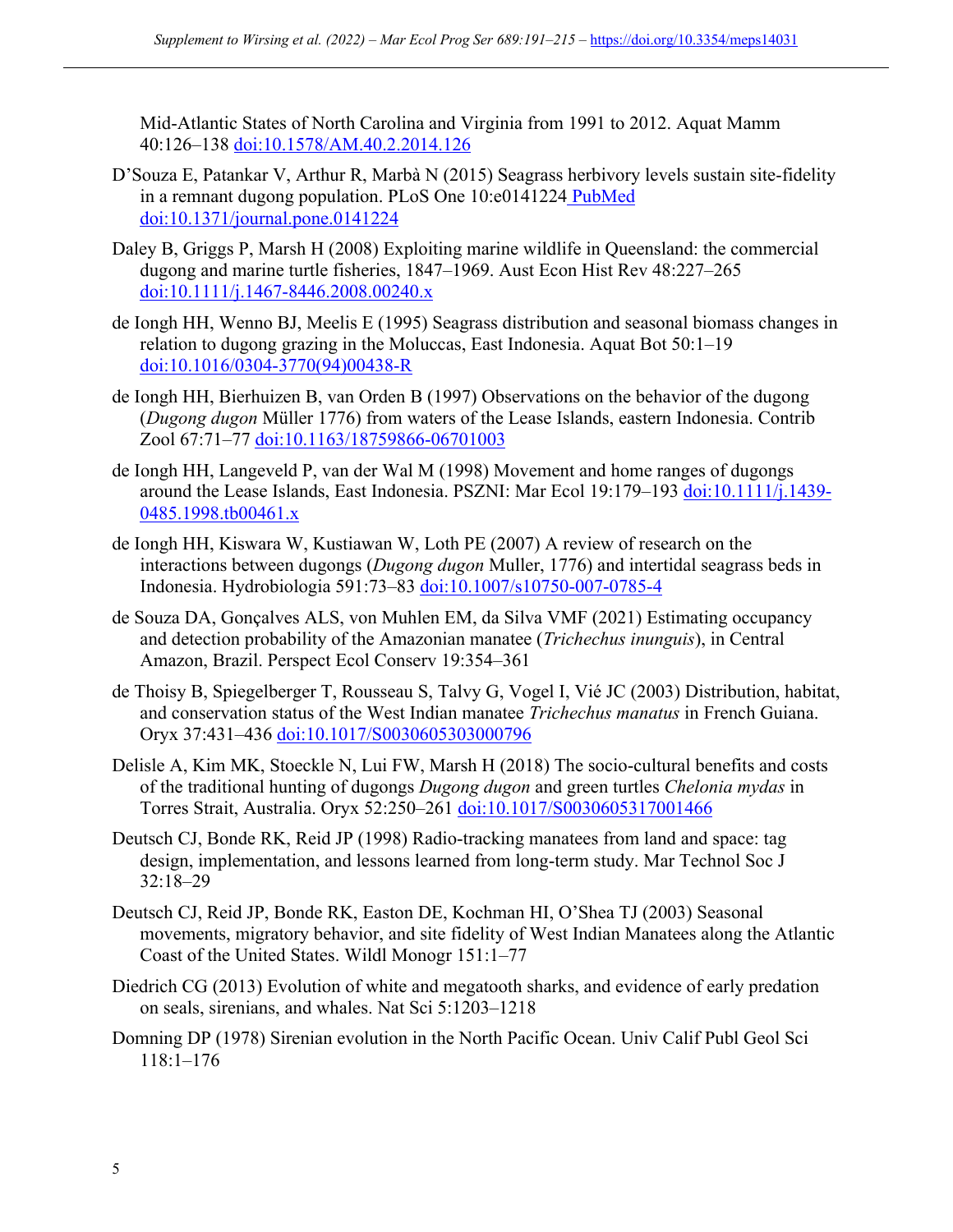- Domning DP, Beatty BL (2007) Use of tusks in feeding by dugongid sirenians: observations and tests of hypotheses. Anat Rec (Hoboken) 290:523–538 PubMed doi:10.1002/ar.20540
- Estes JA, Duggins DO, Rathbun GB (1989) The ecology of extinctions in kelp forest communities. Con Biol 3:252-264 doi:10.1111/j.1523-1739.1989.tb00085.x
- Estes JA, Burdin A, Doak DF (2016) Sea otters, kelp forests, and the extinction of Steller's sea cow. Proc Natl Acad Sci USA 113:880–885 PubMed doi:10.1073/pnas.1502552112
- Etheridge K, Rathbun GB, Powell JA, Kochman AI (1985) Consumption of aquatic plants by the West Indian manatee. J Aquat Plant Manage 23:21–25
- Falcón-Matos L, Mignucci-Giannoni AA, Toyos-Gonzáles GM, Bossart GD, Meisner RA, Varela RA (2003) Evidence of a shark attack on a West Indian manatee (*Trichechus manatus*) in Puerto Rico. Mastozool Neotrop 10:161–166
- Favero IT, Favero GE, Choi-Lima KF, dos Santos HF and others (2020) Effects of freshwater limitation on distribution patterns and habitat use of the West Indian manatee, *Trichechus manatus*, in the northern Brazilian coast. Aquat Conserv 30:1665–1673 doi:10.1002/aqc.3363
- Feichtinger I, Fritz I, Gohlich UB (2021) Tiger shark feeding on sirenian first fossil evidence from the middle Miocene of the Styrian Basin (Austria). Hist Biol 34:193–200 doi:10.1080/08912963.2021.1906665
- Ferreira PB, Torres RA, Garcia JE (2011) Single nucleotide polymorphisms from cytochrome b gene as a useful protocol in forensic genetics against the illegal hunting of manatees: *Trichechus manatus*, *Trichechus inunguis*, *Trichechus senegalensis*, and *Dugong dugon* (Eutheria: Sirenia). Zoologia 28:133–138 doi:10.1590/S1984-46702011000100019
- Findlay KP, Cockcroft VG, Guissamulo AT (2011) Dugong abundance and distribution in the Bazaruto Archipelago, Mozambique. Afr J Mar Sci 33:441–452 doi:10.2989/1814232X.2011.637347
- Fitt W (2020) Florida manatees *Trichechus manatus latirostris* actively consume the sponge Chondrilla caribensis. PeerJ 8:e8443 PubMed doi:10.7717/peerj.8443
- Flores-Cascante L, Morales-Vela B, Castelblanco-Martinez N, Padilla-Saldívar J, Auil N (2013) Elementos de la dieta del manatí *Trichechus manatus manatus* en tres sitios importantes para la especie en México y Belice. Rev Mar Cost 5:25-36 doi:10.15359/revmar.10-5.2
- Frankovich TA, Sullivan MJ, Stacy NI (2015) Three new species of Tursiocola (Bacillariophyta) from the skin of the West Indian manatee (*Trichechus manatus*). Phytotaxa 204: 033–048
- Franzini AM, Castelblanco-Martínez DN, Rosas FCW, da Silva VMF (2013) What do local people know about Amazonian manatees? Traditional ecological knowledge of *Trichechus inunguis* in the oil province of Urusu, AM, Brazil. Nat Conserv 11:75–80 doi:10.4322/natcon.2013.012
- Gales N, McCauley RD, Lanyon J, Holley D (2004) Change in abundance of dugongs in Shark Bay, Ningaloo and Exmouth Gulf, Western Australia: evidence for large-scale migration. Wildl Res 31:283-290 doi:10.1071/WR02073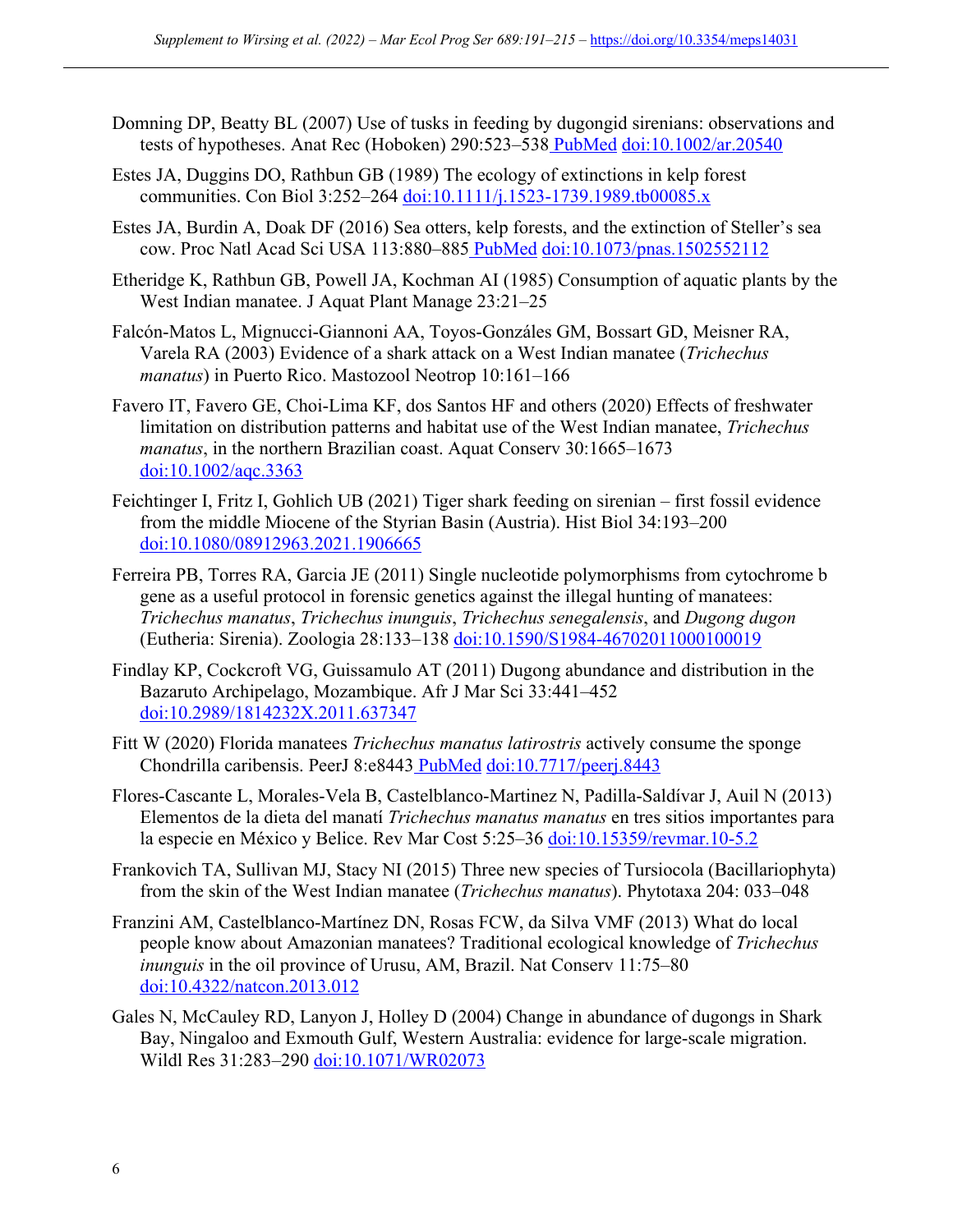- Gannon JG, Scolardi KM, Reynolds JE III, Koelsh JK, Kessenich TJ (2007) Habitat selection by manatees in Sarasota Bay, Florida. Mar Mamm Sci 23:133-143 doi:10.1111/j.1748-7692.2006.00096.x
- Gibbs M, Futral T, Mallinger M, Martin D, Ross M (2010) Disturbance of the Florida manatee by an invasive catfish. Southeast Nat 9:635–648 doi:10.1656/058.009.0401
- Gredzens C, Marsh H, Fuentes MMPB, Limpus CJ, Shimada K, Hamann M (2014) Satellite tracking of sympatric marine megafauna can inform the biological basis for species comanagement. PLoS One 9:e98944 PubMed doi:10.1371/journal.pone.0098944
- Grigione MM (1996) Observations on the status and distribution of the West African manatee in Cameroon. Afr J Ecol 34:1890195
- Guterres-Pazin MG, Rosas FCW, Marmontel M (2012) Ingestion of invertebrates, seeds, and plastic by the Amazonian manatee (*Trichechus inunguis*) (Mammalia, Sirenia). Aquat Mamm 38:322–324 doi:10.1578/AM.38.3.2012.322
- Guterres-Pazin MG, Marmontel M, Rosas FCW, Pazin VFV, Venticinque EM (2014) Feeding ecology of the Amazonian manatee (*Trichechus inunguis*) in the Mamirauá and Amanã Sustainable Development Reserves, Brazil. Aquat Mamm 40:139–149 doi:10.1578/AM.40.2.2014.139
- Haase CG, Fletcher RJ Jr, Slone DH, Reid JP, Butler SM (2017) Landscape complementation revealed through bipartite networks: an example with the Florida manatee. Landsc Ecol 32:1999–2014 doi:10.1007/s10980-017-0560-5
- Haase CG, Fletcher RJ, Slone DH, Reid JP, Butler SM (2020) Traveling to thermal refuges during stressful temperatures leads to foraging constraints in a central-place forager. J Mammal 101:271–280 doi:10.1093/jmammal/gyz197
- Hamylton SM, Hagan AB, Doak M (2012) Observations of dugongs at Aldabra Atoll, western Indian Ocean: lagoon habitat mapping and spatial analysis of sighting records. Int J Geogr Inf Sci 26:839–853 doi:10.1080/13658816.2011.616510
- Hauxwell J, Osenberg CW, Frazer TK (2004a) Conflicting management goals: manatees and invasive competitors inhibit restoration of a native macrophyte. Ecol Appl 14:571–586 doi:10.1890/02-5250
- Hauxwell J, Frazer TK, Osenberg CW (2004b) Grazing by manatees excludes both new and established wild celery transplants: implications for restoration in Kings Bay, FL, USA. J Aquat Plant Manage 42:49–53
- Heck KL Jr, Fodrie FJ, Madsen S, Baillie CJ, Byron DA (2015) Seagrass consumption by native and a tropically associated fish species: potential impacts of the tropicalization of the northern Gulf of Mexico. Mar Ecol Prog Ser 520:165-173 doi:10.3354/meps11104
- Heinsohn GE, Birch WR (1972) Foods and feeding habits of the dugong, *Dugong dugong* (Erxleben), in northern Queensland, Australia. Mammalia 36:414–422 doi:10.1515/mamm.1972.36.3.414
- Heinsohn GE, Wake J, Marsh H, Spain AV (1977) The dugong (*Dugong dugon* (Müller)) in the seagrass system. Aquaculture 12:235-248 doi:10.1016/0044-8486(77)90064-3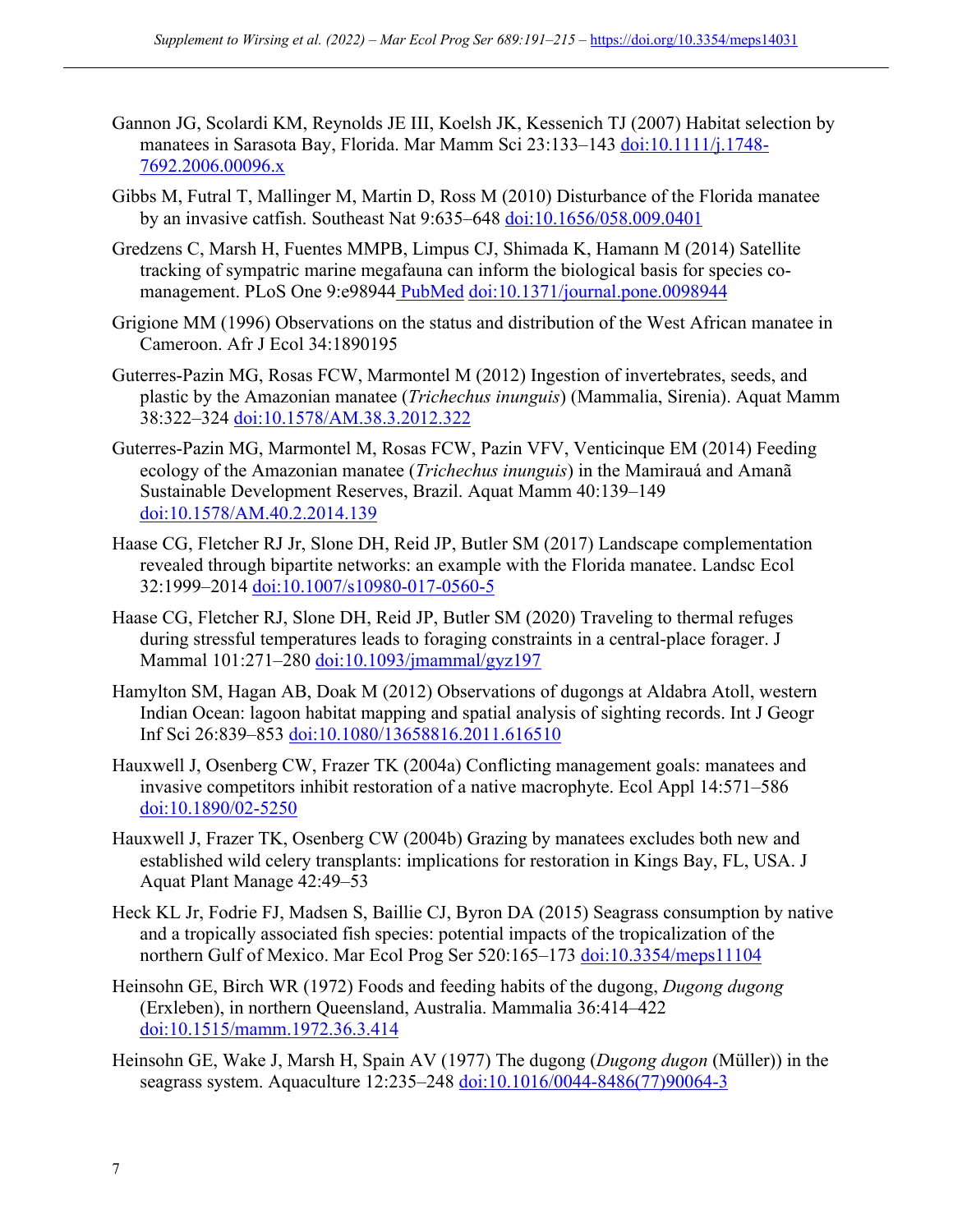- Heinsohn GE, Lacy RC, Lindenmayer DB, Marsh H, Kwan D, Lawler IR (2004) Unsustainable harvest of dugongs in Torres Strait and Cape York (Australia) waters: two case studies using population viability analysis. Anim Conserv 7:417–425 doi:10.1017/S1367943004001593
- Heithaus MR (2001) The biology of tiger sharks, *Galeocerdo cuvier*, in Shark Bay, Western Australia: sex ratio, size distribution, diet, and seasonal changes in catch rates. Environ Biol Fishes 61:25–36 doi:10.1023/A:1011021210685
- Heithaus MR, Wirsing AJ, Frid A, Dill LM (2007) Behavioral indicators in marine conservation: lessons from a pristine seagrass ecosystem. Isr J Ecol Evol 53:355–370 doi:10.1560/IJEE.53.3.355
- Heng HWK, Ooi JLS, Affendi YA, Alfian AAK, Ponnampalam S (2022) Dugong feeding grounds and spatial feeding in subtidal seagrass: a case study at Sibu Archipelago, Malaysia. Estuar Coast Shelf Sci 264:107670 doi:10.1016/j.ecss.2021.107670
- Hobbs JA, Willshaw K (2016) Unusual behavior and habitat use of a solitary male dugong inhabiting coral reefs at the Cocos (Keeling) Islands. Mar Biodivers 46:31–32 doi:10.1007/s12526-015-0360-6
- Hobbs JA, Frisch AJ, Hender J, Gilligan JJ (2007) Long-distance oceanic movement of a solitary dugong (*Dugong dugon*) to the Cocos (Keeling) Islands. Aquat Mamm 33:175–178 doi:10.1578/AM.33.2.2007.175
- Hodgson AJ, Marsh H (2007) Response of dugongs to boat traffic: The risk of disturbance and displacement. J Exp Mar Biol Ecol 340:50–61 doi:10.1016/j.jembe.2006.08.006
- Holley DK, Lawler IR, Gales NJ (2006) Summer survey of dugong distribution and abundance in Shark Bay reveals additional key habitat area. Wildl Res 33:243–250 doi:10.1071/WR05031
- Irvine AB (1983) Manatee metabolism and its influence on distribution in Florida. Biol Conserv 25:315–334 doi:10.1016/0006-3207(83)90068-X
- Jamaan SA, Lah-Anyi YU, Pierce GJ (2008) Directed fisheries for dolphins and dugongs in Sabah, east Malaysia: past and present. Borneo Sci 2008:1–21
- Jefferson TA, Stacey PJ, Baird RW (1991) A review of killer whale interactions with other marine mammals: predation to co-existence. Mammal Rev 21:151-180 doi:10.1111/j.1365-2907.1991.tb00291.x
- Jiménez I (2002) Heavy poaching in prime habitat: the conservation status of the West Indian manatee in Nicaragua. Oryx 36:272–278 doi:10.1017/S0030605302000492
- Jiménez-Domínguez D, Olivera-Gómez LD (2014) Características del hábitat del Manatí antillano (*Trichechus manatus manatus*) en sistemas fluvio-lagunares del sur del Golfo de México. Therya 5:601-614 doi:10.12933/therya-14-205
- Johnstone IM, Hudson BET (1981) The dugong diet: mouth sample analysis. Bull Mar Sci 31:681–690
- Keith-Diagne LW, de Larrinoa PF, Diagne T, Gonzales LM (2021) First satellite tracking of the African Manatee (*Trichechus senegalensis*) and movement patterns in the Senegal River. Aquat Mamm 47:21-29 doi:10.1578/AM.47.1.2021.21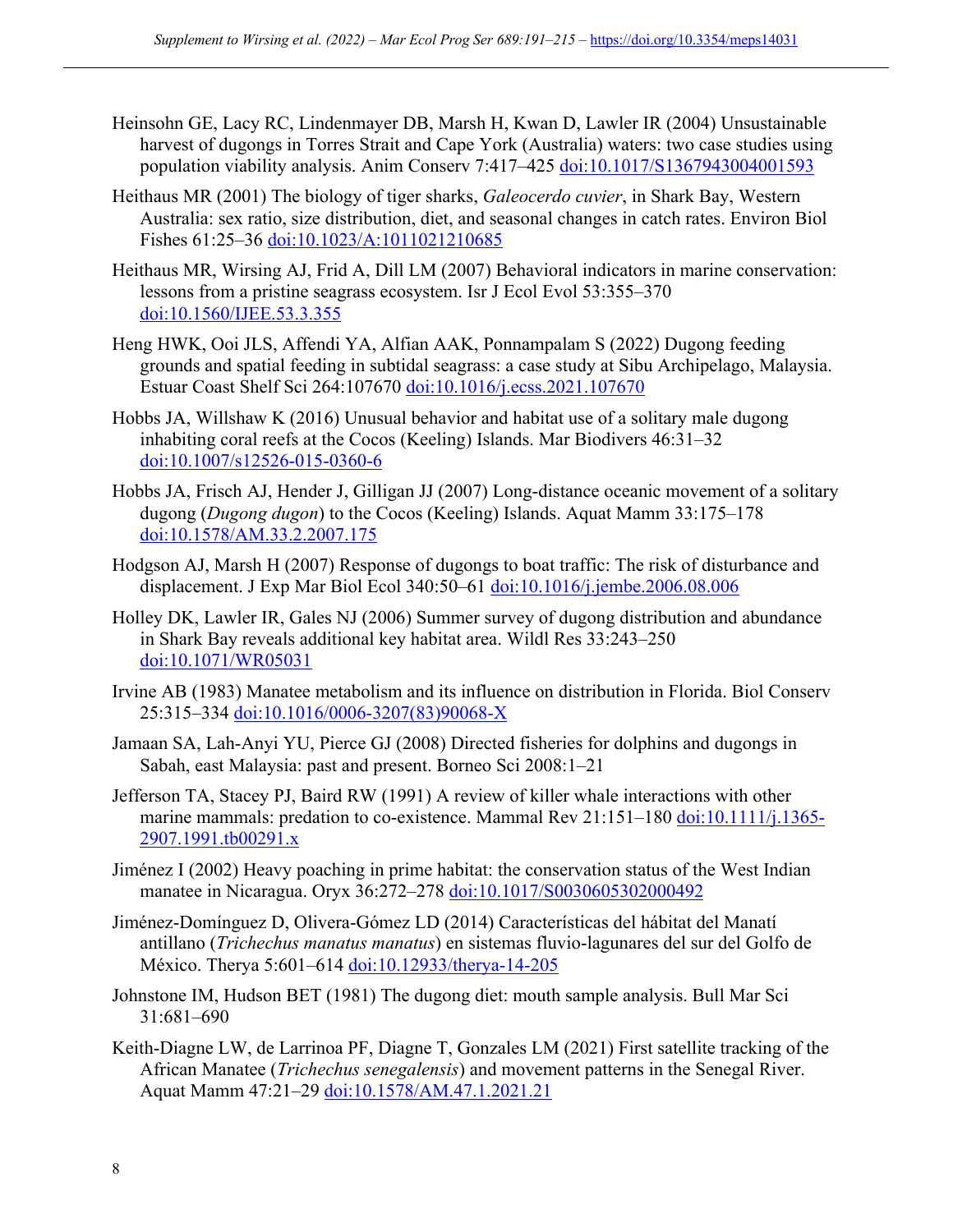- Kiszka JJ (2007) Atypical associations between dugongs (*Dugong dugon*) and dolphins in a tropical lagoon. J Mar Biol Assoc UK 87:101–104 doi:10.1017/S0025315407055129
- Kochman HI, Rathbun GB, Powell JA (1985) Temporal and spatial distribution of manatees in Kings Bay, Crystal River, Florida. J Wildl Manag 49:921–924 doi:10.2307/3801370
- Kwan D, Marsh H, Delean S (2006) Factors influencing the sustainability of customary dugong hunting by a remote indigenous community. Environ Conserv 33:164–171 doi:10.1017/S0376892906002992
- LaCommare KS, Self-Sullivan C, Brault S (2008) Distribution and habitat use of Antillean manatees (*Trichechus manatus manatus*) in the Drowned Cayes area of Belize, Central America. Aquat Mamm 34:35–43 doi:10.1578/AM.34.1.2008.35
- Laist DW, Taylor C, Reynolds JE III (2013) Winter habitat preferences for Florida manatees and vulnerability to cold. PLoS One 8:e58978 doi:10.1371/journal.pone.0058978
- Landero MM, Liceaga-Correa MDLA, Morales-Vela B (2014) Ecological distribution of manatee (*Trichechus manatus manatus*) in Bahía de la Ascensíon, Mexico. Mar Mamm Sci 30:1581–1588 doi:10.1111/mms.12127
- Lanyon JM (2003) Distribution and abundance of dugongs in Moreton Bay, Queensland, Australia. Wildl Res 30:397–409 doi:10.1071/WR98082
- Lanyon JM, Johns T, Sneath HL (2005) Year-round presence of dugongs in Pumicestone Passage, south-east Queensland, examined in relation to water temperature and seagrass distribution. Wildl Res 32:361–368 doi:10.1071/WR04063
- Lefebvre LW, Reid JP, Kenworthy WJ, Powell JA (1999) Characterizing manatee habitat use and seagrass grazing in Florida and Puerto Rico: implications for conservation and management. Pac Conserv Biol 5:289–298 doi:10.1071/PC000289
- Lefebvre LW, Provancha JA, Slone DH, Kenworthy WJ (2017) Manatee grazing impacts on a mixed species seagrass bed. Mar Ecol Prog Ser 564:29–45 doi:10.3354/meps11986
- Lewis RR III, Carlton JM, Lombardo R (1984) Algal consumption by the manatee (*Trichechus manatus* L.) in Tampa Bay, Florida. Fla Sci 47:187–189
- Lightsey JD, Rommel SA, Costidis AM, Pitchford TD (2006) Methods used during gross necropsy to determine watercraft-related mortality in the Florida manatee (*Trichechus manatus latirostris*). J Zoo Wildl Med 37:262–275 PubMed doi:10.1638/04-095.1
- Ligon SH (1976) A survey of dugongs (Dugong dugon) in Queensland. J Mammal 57:580–582 doi:10.2307/1379308
- Lipkin Y (1975) Food of the Red Sea dugong (Mammalia: Sirenia) from Sinai. Isr J Zool 24:81– 98
- Littles CJ, Bonde RK, Butler SM, Jacoby CA and others (2019) Coastal habitat change and marine megafauna behavior: Florida manatees encountering reduced food provisions in a prominent winter refuge. Endang Species Res 38:29-43 PubMed doi:10.3354/esr00933
- Luiselli L, Akani GC, Ebere N, Angelici FM, Amori G, Politano E (2012) Macro-habitat preferences by the African manatee and crocodiles – ecological and conservation implications. Web Ecol 12:39-48 doi:10.5194/we-12-39-2012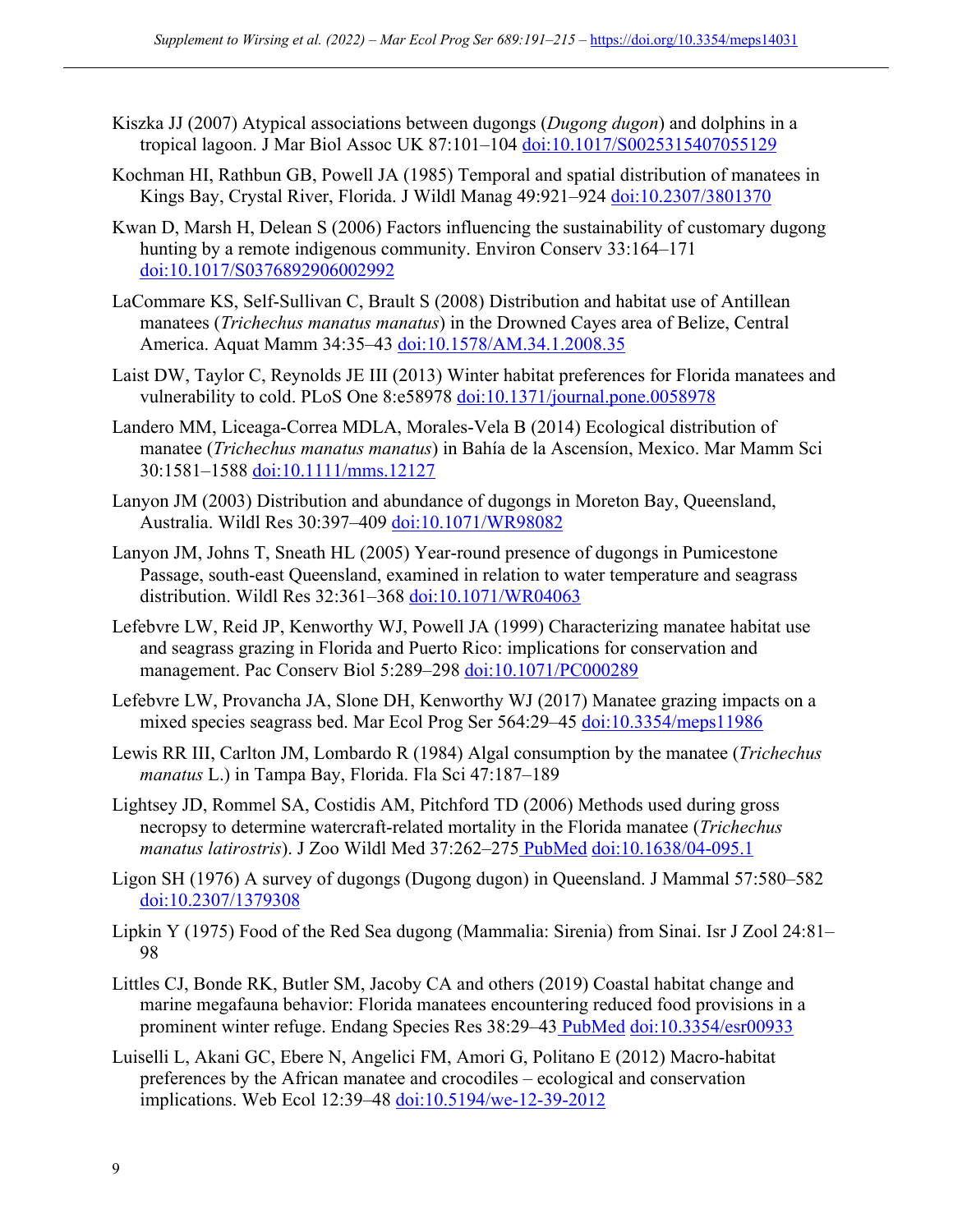- Marsh H, Rathbun GB (1990) Development and application of conventional and satellite radio tracking techniques for studying dugong movements and habitat use. Aust Wildl Res 17:83– 100 doi:10.1071/WR9900083
- Marsh H, Saalfeld WK (1989) Distribution and abundance of dugongs in the Northern Great Barrier Reef Marine Park. Aust Wildl Res 16:420–440
- Marsh H, Saalfeld WK (1990) The distribution and abundance of dugongs in the Great Barrier Reef Marine Park south of Cape Bedford. Aust Wildl Res 17:511–524 doi:10.1071/WR9900511
- Marsh H, Channels PW, Heinsohn GE, Morrissey J (1982) Analysis of stomach contents of dugongs from Queensland. Aust Wildl Res 9:55–67 doi:10.1071/WR9820055
- Marsh H, Prince RIT, Saalfeld WK, Shepherd R (1994) The distribution and abundance of the dugong in Shark Bay, Western Australia. Wildl Res 21:149–161 doi:10.1071/WR9940149
- Marsh H, Rathbun GB, O'Shea TJ, Preen AR (1995) Can dugongs survive in Palau? Biol Conserv 72:85–89 doi:10.1016/0006-3207(94)00068-2
- Marsh H, Harris ANM, Lawler IR (1997) The sustainability of the indigenous dugong fishery in Torres Strait, Australia/Papua New Guinea. Conserv Biol 11:1375–1386 doi:10.1046/j.1523- 1739.1997.95309.x
- Marsh H, Beck CA, Vargo T (1999) Comparison of the capabilities of dugongs and west Indian manatees to masticate seagrasses. Mar Mamm Sci 15:250–255 doi:10.1111/i.1748-7692.1999.tb00798.x
- Marsh H, Lawler IR, Kwan D, Delean S, Pollock K, Alldredge M (2004) Aerial surveys and the potential biological removal technique indicate that the Torres Strait dugong fishery is unsustainable. Anim Conserv 7:435–443 doi:10.1017/S1367943004001635
- Marsh H, De'ath G, Gribble N, Lane B (2005) Historical marine population estimates: triggers or targets for conservation? The dugong case study. Ecol Appl 15:481–492 doi:10.1890/04-0673
- Marsh H, Grayson J, Grech A, Hagihara I, Sobtzick S (2015) Re-evaluation of the sustainability of a marine mammal harvest by indigenous people using several lines of evidence. Biol Conserv 192:324–330 doi:10.1016/j.biocon.2015.10.007
- Marshall CD, Huth GD, Edmonds VM, Halin DL, Reep RL (1998) Prehensile use of perioral bristles during feeding and associated behaviors of the Florida manatee (*Trichechus manatus latirostris*). Mar Mamm Sci 14:274–289 doi:10.1111/j.1748-7692.1998.tb00716.x
- Marshall CD, Maeda H, Iwata M, Furuta M, Asano S, Rosas F, Reep RL (2003) Orofacial morphology and feeding behaviour of the dugong, Amazonian, West African and Antillean manatees (Mammalia: Sirenia): functional morphology of the muscular-vibrissal complex. J Zool (Lond) 259:245–260 doi:10.1017/S0952836902003205
- Masini RJ, Anderson PK, McComb AJ (2001) A Halodule-dominated community in a subtropical embayment: physical environment, productivity, biomass, and impact of dugong grazing. Aquat Bot 71:179–197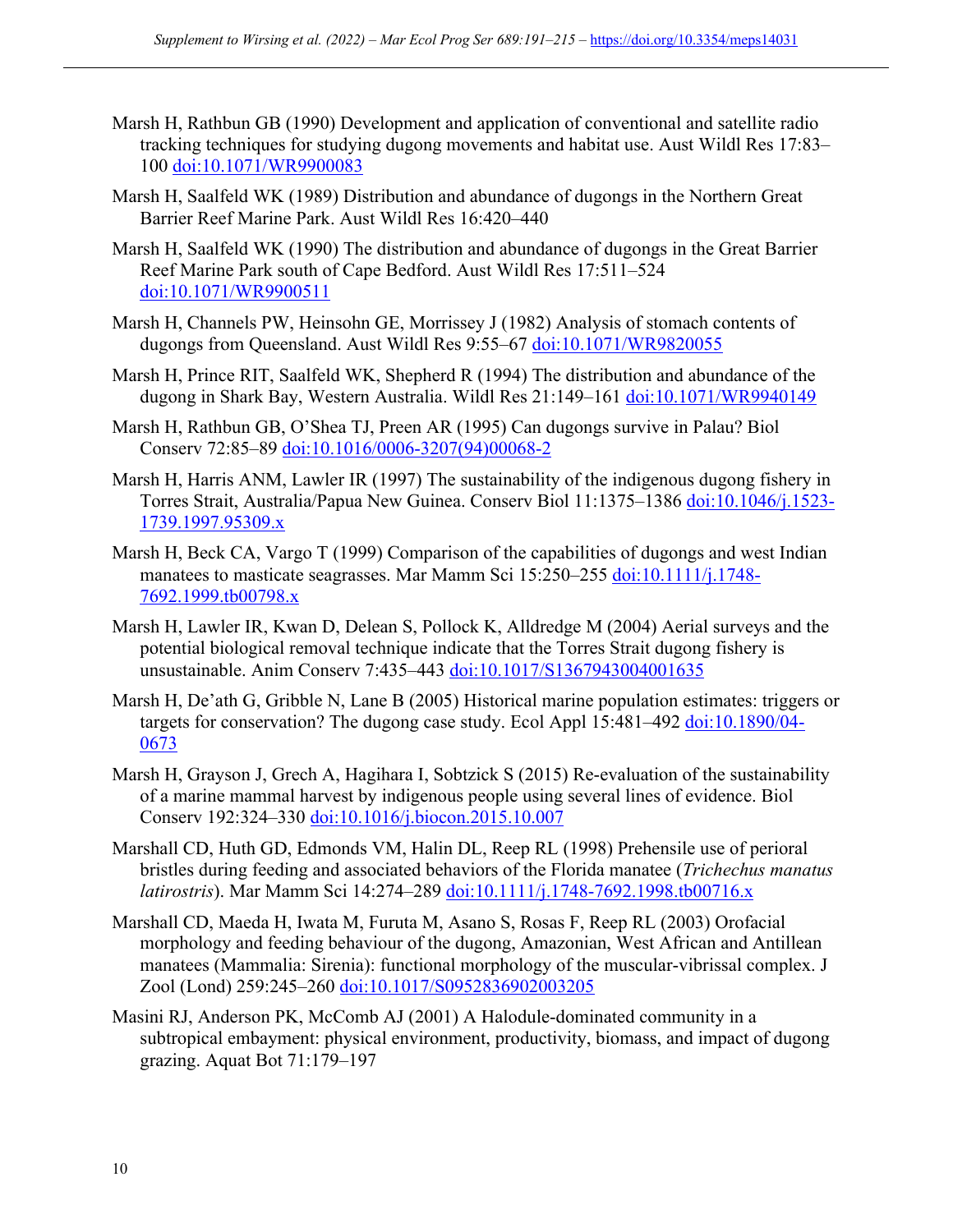- Mayaka TB, Koh‐Dimbot JP, Keith‐Diagne LW (2019) Occurrence patterns of African manatees, conflicts with humans, and local perception in the Southern Korup Area, Cameroon. Aquatic Conserv: Mar Freshwat Ecosyst 29:1801–1813 doi:10.1002/aqc.3210
- McKillop HI (1985) Prehistoric exploitation of the manatee in the Maya and circum-Caribbean areas. World Archaeol 16:337–353 doi:10.1080/00438243.1985.9979939
- McMahon KM, Evans RD, van Dijk K, Hernawan U and others (2017) Disturbance is an important driver of clonal richness in tropical seagrasses. Front Plant Sci 8:2026 PubMed doi:10.3389/fpls.2017.02026
- Mignucci-Giannoni AA, Beck CA (1998) The diet of the manatee (*Trichechus manatus*) in Puerto Rico. Mar Mamm Sci 14:394–397 doi:10.1111/j.1748-7692.1998.tb00733.x
- Mignucci-Giannoni AA, Beck CA, Montoya-Ospina RA, Williams EH Jr (1999) Parasites and commensals of the West Indian manatee from Puerto Rico. J Helminthol Soc Wash 66:67–69
- Miksis-Olds JL, Donaghay PL, Miller JH, Tyack PL, Reynolds JE III (2007) Simulated vessel approaches elicit differential responses from manatees. Mar Mamm Sci 23:629–649 doi:10.1111/j.1748-7692.2007.00133.x
- Montgomery GG, Best RC, Yamakoshi M (1981) A radio-tracking study of the Amazonian manatee *Trichechus inunguis* (Mammalia: Sirenia). Biotropica 13:81–85 doi:10.2307/2387708
- Morales-Vela B, Olivera-Gómez D, Reynolds JE III, Rathbun GB (2000) Distribution and habitat use by manatees (*Trichechus manatus manatus*) in Belize and Chetumal Bay, Mexico. Biol Conserv 95:67–75 doi:10.1016/S0006-3207(00)00009-4
- Morales-Vela B, Padilla-Saldivar JA, Mignucci-Giannoni AA (2003) Status of the manatee (*Trichechus manatus*) along the northern and western Coasts of the Yucatán Peninsula, México. Caribb J Sci 39:42–49
- Morales-Vela B, Suárez-Morales E, Padilla-Saldivar J, Herad R (2008) The tanaid *Hexapleomera robusta* (Crustacea: peracarida) from the Caribbean manatee, with comments on other crustacean epibionts. J Mar Biol Assoc UK 88:591–596 doi:10.1017/S0025315408000672
- Moran KL, Bjorndal KA (2005) Simulated green turtle grazing affects structure and productivity of seagrass pastures. Mar Ecol Prog Ser 305:235–247 doi:10.3354/meps305235
- Nakaoka M, Aioi K (1999) Growth of seagrass Halophila ovalis at dugong trails compared to existing within-patch variation in a Thailand inter-tidal flat. Mar Ecol Prog Ser 184:97–103 doi:10.3354/meps184097
- Nakaoka M, Mukai H, Chunhabundit S (2002) Impacts of dugong foraging on benthic animal communities in a Thailand seagrass bed. Ecol Res 17:625–638 doi:10.1046/j.1440- 1703.2002.00520.x
- Navarro-Martinez ZM, Alemán AA, Castelblanco-Martínez N (2014) Componentes de la dieta en tres individuos de manatí en Cuba. Rev Investig Mar 34:1–11
- Newsome SD, Clementz MT, Koch PL (2010) Using stable isotope biogeochemistry to study marine mammal ecology. Mar Mamm Sci 26:509–572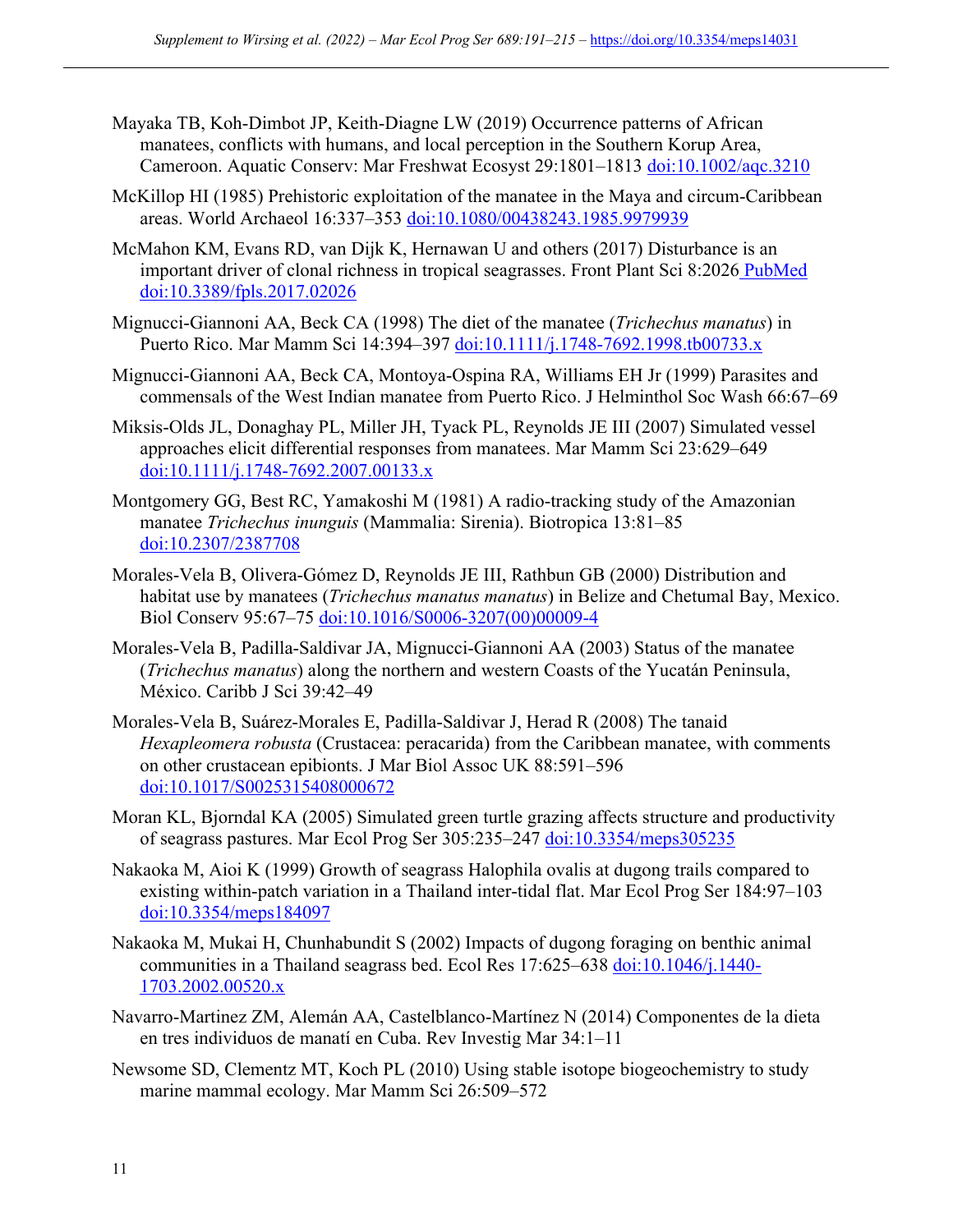- Nico LG (2010) Nocturnal and diurnal activity of armored suckermouth catfish (Loricariidae: Pterygoplichthys) associated with wintering Florida manatees (*Trichechus manatus latirostris*). Neotrop Ichthyol 8:893–898 doi:10.1590/S1679-62252010005000014
- Nico LG, Loftus WF, Reid JP (2009) Interactions between non-native armored suckermouth catfish (Loricariidae: Pterygoplichthys) and native Florida manatee (*Trichechus manatus latirostris*) in artesian springs. Aquat Invasions 4:511–519 doi:10.3391/ai.2009.4.3.13
- Nietschmann B (1984) Hunting and ecology of dugongs and green turtles, Torres Strait, Australia. Nat Geo Soc Res Rep 17:625–651
- Normande IC, Luna FDO, Malhado ACM, Borges JCG, Junior PCV, Attademo FLN, Ladle RJ (2015) Eighteen years if Antillean manatee *Trichechus manatus manatus* release in Brazil: lessons learnt. Oryx 49:338-344 doi:10.1017/S0030605313000896
- Nowacek SM, Wells RS, Owen ECG, Speakman TR, Flamm RO, Nowacek DP (2004) Florida manatees, *Trichechus manatus latirostris*, respond to approaching vessels. Biol Conserv 119:517–523 doi:10.1016/j.biocon.2003.11.020
- Nowicki R, Heithaus MR, Thomson J, Burkholder D, Gastrich K, Wirsing AJ (2019) Indirect legacy effects of an extreme climatic event on a marine megafaunal community. Ecol Monogr 89:e01365 doi:10.1002/ecm.1365
- Nowicki RJ, Thomson JA, Fourqurean JW, Wirsing AJ, Heithaus MR (2021) Loss of predation risk from apex predators can exacerbate marine tropicalization caused by extreme climatic events. J Anim Ecol 90:2041–2052 PubMed
- O'Shea TJ (1986) Mast foraging by West Indian manatees (*Trichechus manatus*). J Mammal 67:183–185 doi:10.2307/1381020
- O'Shea TJ, Kochman HI (1990) Florida manatees: distribution, geographically referenced datasets, and ecological and behavioral aspects of habitat use. Fla Mar Res Publ 49:11–22
- O'Shea TJ, Rathbun GB, Bonde RK, Buergelt CD, Odell DK (1991) An epizootic of Florida manatees associated with a dinoflagellate bloom. Mar Mamm Sci 7:165–179 doi:10.1111/j.1748-7692.1991.tb00563.x
- Olivera-Gómez LD, Mellink E (2002) Spatial and temporal variation in counts of the Antillean manatee (*Trichechus m. manatus*) during distribution surveys at Bahia de Chetumal, Mexico. Aquat Mamm 28:285–293
- Olivera-Gómez LD, Mellink E (2005) Distribution of the Antillean manatee (*Trichechus manatus manatus*) as a function of habitat characteristics, in Bahıa de Chetumal, Mexico. Biol Conserv 121:127–133 doi:10.1016/j.biocon.2004.02.023
- Owen HC, Flint M, Limpus CJ, Palmieri C, Mills PC (2013) Evidence of sirenian cold stress syndrome in dugongs *Dugong dugon* from southeast Queensland, Australia. Dis Aquat Org 103:1–7 PubMed doi:10.3354/dao02568
- Pablo-Rodríguez N, Olivera-Gómez LD, Aurioles-Gamboa D, Vega-Cendejas ME (2016) Seasonal differences in the feeding habits of the Antillean manatee population (*Trichechus manatus*) in the fluvial-lagoon systems of Tabasco, Mexico. Mar Mamm Sci 32:363–375 doi:10.1111/mms.12245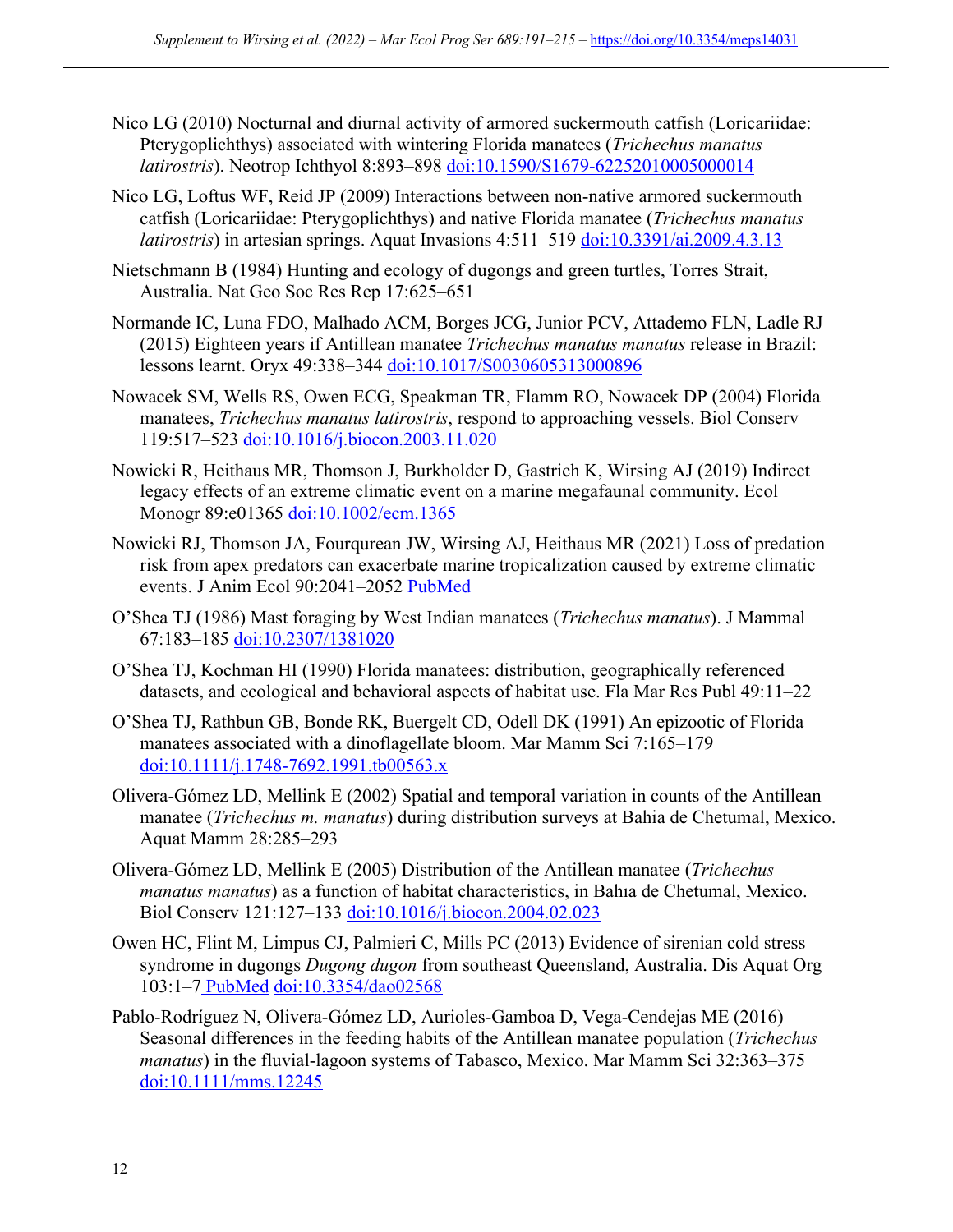- Packard JM (1984) Impact of manatees (*Trichechus manatus*) on seagrass communities in eastern Florida. Acta Zool Fenn 172:21–22
- Paludo D, Langguth A (2002) Use of space and temporal distribution of *Trichechus manatus manatus* Linnaeus in the region of Sagi, Rio Grande do Norte State, Brazil (Sirenia, Trichechidae). Rev Bras Zool 19:205–215 doi:10.1590/S0101-81752002000100019
- Peterken CJ, Conacher CA (1997) Seed germination and recolonisation of *Zostera capricorni* after grazing by dugongs. Aquat Bot 59:333–340 doi:10.1016/S0304-3770(97)00061-2
- Ponce-García G, Olivera-Gómez LD, Solano E (2017) Analysis of the plant composition of manatee (*Trichechus manatus manatus*) faeces in a lake in south-eastern Mexico. Aquatic Consv: Mar Freshw Ecosyst 27:797–803 doi:10.1002/aqc.2774
- Ponnampalam LS, Izmal JHF, Adulyanukosol K, Ooi JLS, Reynolds JE III (2015) Aligning conservation and research priorities for proactive species and habitat management: the case of dugongs *Dugong dugon* in Johor, Malaysia. Oryx 49:743–749 doi:10.1017/S0030605313001580
- Powell JA (1978) Evidence of carnivory in manatees (*Trichechus manatus*). J Mammal 59:442 doi:10.2307/1379938
- Preen A (1995a) Impacts of dugong foraging on seagrass habitats: observational and experimental evidence for cultivation grazing. Mar Ecol Prog Ser 124:201–213 doi:10.3354/meps124201
- Preen A (1995b) Diet of dugongs: are they omnivores? J Mammal 76:163–171 doi:10.2307/1382325
- Preen A, Marsh H (1995) Response of dugongs to large-scale loss of seagrass from Hervey Bay, Queensland, Australia. Wildl Res 22:507–519 doi:10.1071/WR9950507
- Preen AR, Marsh H, Lawler IR, Prince RIT, Shepherd R (1997) Distribution and abundance of dugongs, turtles, dolphins and other megafauna in Shark Bay, Ningaloo Reef and Exmouth Gulf, Western Australia. Wildl Res 24:185–208 doi:10.1071/WR95078
- Prista G, Estevens M, Agostinho R, Cachão M (2014) Euro-North African Sirenia biodiversity as a response to climate variations. Palaeogeogr Palaeoclimatol Palaeoecol 410:372–379 doi:10.1016/j.palaeo.2014.06.008
- Provancha JA, Hall CR (1991) Observations of associations between seagrass beds and manatees in east central Florida. Fla Sci 54:87–98
- Ramírez-Jiménez HH, Olivera-Gómez LD, de la Cueva H (2017) Habitat use by the Antillean manatee (*Trichechus manatus*) during an extreme dry season in an urban lake in Tabasco, Mexico. Therya 8:19-26 doi:10.12933/therya-17-411
- Rappucci GM, Keith EO, Hardigan PC (2012) Tidal cycle effects on the occurrence of the Florida manatee (*Trichechus manatus latirostris*) at the Port Everglades Power Plant. Aquat Mamm 38:31-42 doi:10.1578/AM.38.1.2012.31
- Rathbun GB, Reid JP, Carowan G (1990) Distribution and movement patterns of manatees (*Trichechus manatus*) in northwestern peninsular Florida. Fla Mar Res Publ 48:1–33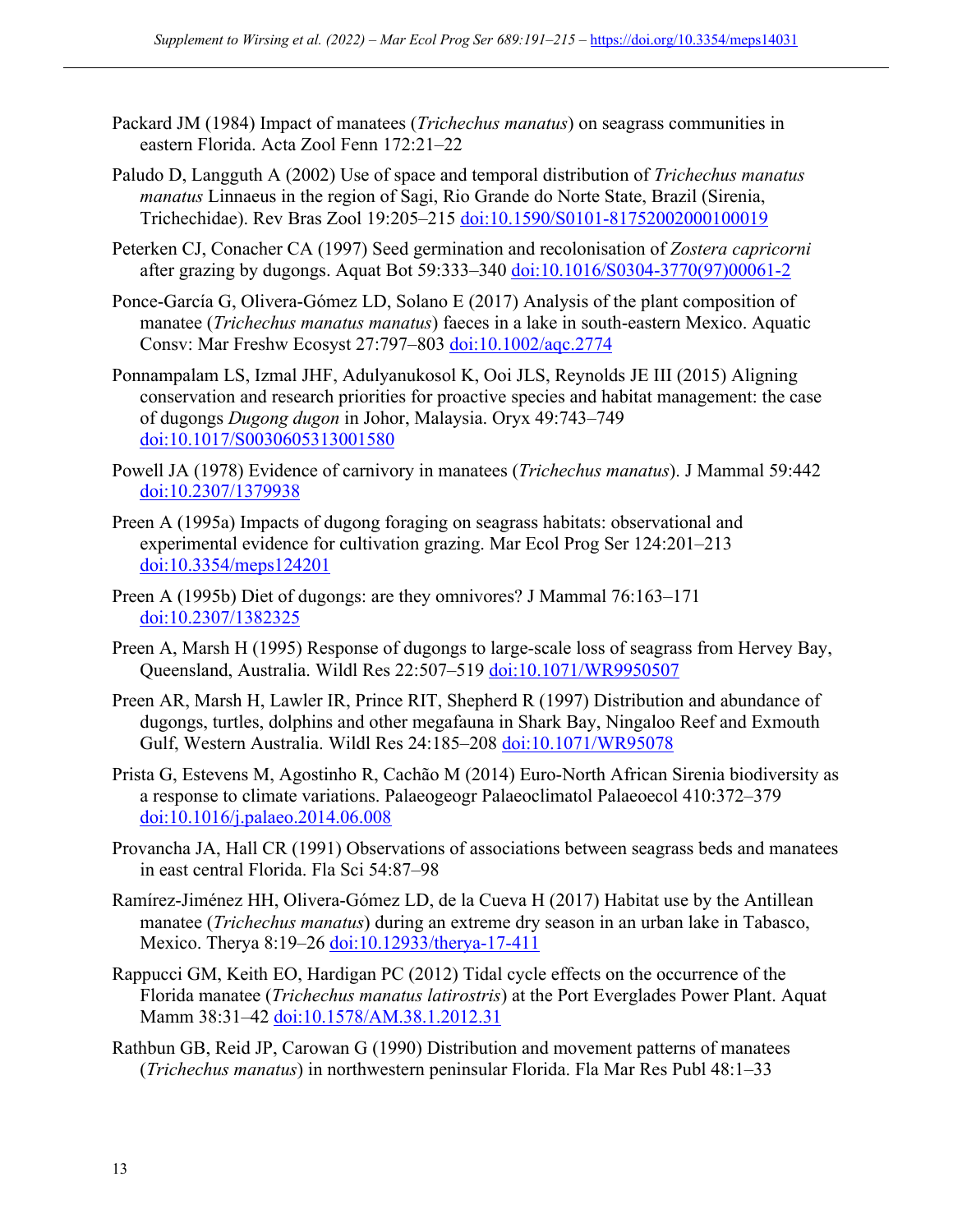- Reeves RR, Tuboku-Metzger D, Kapindi RA (1988) Distribution and exploitation of manatees in Sierra Leone. Oryx 22:75–84 doi:10.1017/S0030605300027538
- Reich KJ, Worthy GAJ (2006) An isotopic assessment of the feeding habits of free-ranging manatees. Mar Ecol Prog Ser 322:303–309 doi:10.3354/meps322303
- Reid JP, Rathbun GB, Wilcox JR (1991) Distribution patterns of individually identifiable West Indian manatees (*Trichechus manatus*) in Florida. Mar Mamm Sci 7:180–190 doi:10.1111/j.1748-7692.1991.tb00564.x
- Reynolds JE III (1979) The semisocial manatee. Nat Hist 88:44–53
- Reynolds JE III (1981) Behavior patterns in the West Indian manatee, with emphasis on feeding and diving. Fla Sci 44:233–242
- Reynolds JE III, Wilcox JR (1986) Distribution and abundance of the West Indian manatee *Trichechus manatus* around selected Florida power plants following winter cold fronts: 1984–85. Biol Conserv 38:103–113 doi:10.1016/0006-3207(86)90068-6
- Robards MD, Reeves RR (2011) The global extent and character of marine mammal consumption by humans: 1970-2009. Biol Conserv 144:2770–2786 doi:10.1016/j.biocon.2011.07.034
- Rodrigues FM, Marin AKV, Rebelo VA, Marmontel M, Borges JCG, Vergara-Parente JA, Miyagi ES (2021) Nutritional composition of food items consumed by Antillean manatees (*Trichechus manatus manatus*) along the coast of Paraíba, northeastern Brazil. Aquat Bot 168:103324 doi:10.1016/j.aquabot.2020.103324
- Rycyk AM, Deutsch CJ, Barlas ME, Hardy SK, Frisch K, Leone EH, Nowacek DP (2018) Manatee behavioral response to boats. Mar Mamm Sci 34:924–962 doi:10.1111/mms.12491
- Satizábal P, Mignucci-Giannoni AA, Duchêne S, Caicedo-Herero D and others (2012) Phylogeography and sex-biased dispersal across riverine manatee populations (*Trichechus inunguis* and *Trichechus manatus*) in South America. PLoS One 7:e52468 doi:10.1371/journal.pone.0052468
- Scott AL, York PH, Rasheed MA (2020) Green turtle (*Chelonia mydas*) grazing plot formation creates structural changes in a multi-species Great Barrier Reef seagrass meadow. Mar Environ Res 162:105183 PubMed doi:10.1016/j.marenvres.2020.105183
- Scott AL, York PH, Rasheed MA (2021a) Herbivory has a major influence on structure and condition of a Great Barrier Reef subtropical seagrass meadow. Estuaries Coasts 44:506–521 doi:10.1007/s12237-020-00868-0
- Scott AL, York PH, Rasheed MA (2021b) Spatial and temporal patterns of macroherbivore grazing in a multi-species tropical seagrass meadow of the Great Barrier Reef. Diversity (Basel) 13:12 doi:10.3390/d13010012
- Self-Sullivan C, Smith GW, Packard JM, LaCommare KS (2003) Seasonal occurrence of male Antillean manatees (*Trichechus manatus manatus*) on the Belize Barrier Reef. Aquat Mamm 29:342–354 doi:10.1578/01675420360736514
- Semeyn DJ, Cush CC, Scolardi KM, Hebert J, McBride JD, Grealish D, Reynolds JE (2011) Aerial surveys of manatees (*Trichechus manatus*) in Lee County, Florida, provide insights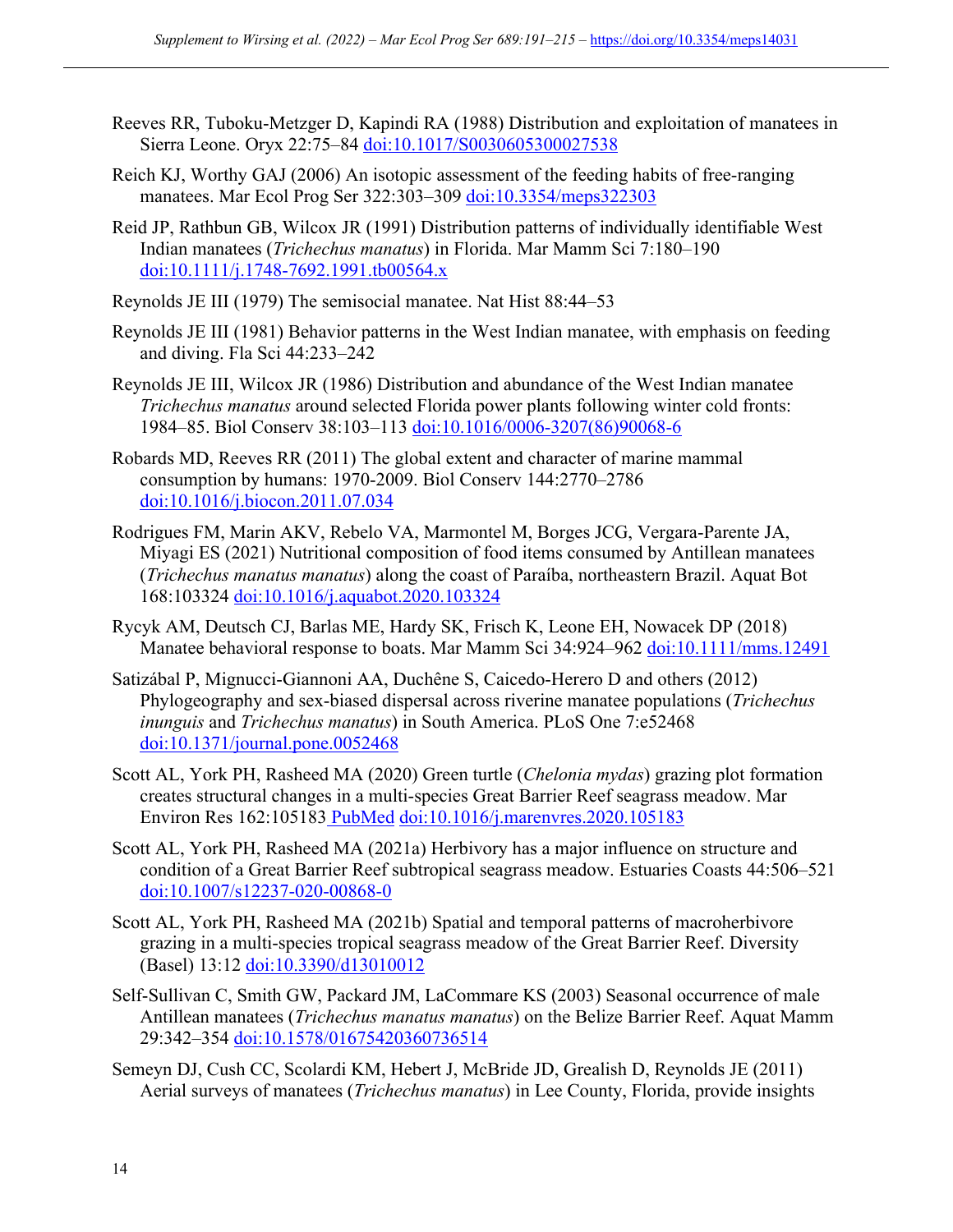regarding manatee abundance and real time information for managers and enforcement officers. J Coast Conserv 15:573-583 doi:10.1007/s11852-011-0146-3

- Shane SH (1983) Abundance, distribution, and movements of manatees (*Trichechus manatus*) in Brevard County, Florida. Bull Mar Sci 33:1–9
- Sheppard JK, Preen AR, Marsh H, Lawler IR, Whiting SD, Jones RE (2006) Movement heterogeneity of dugongs, *Dugong dugon* (Müller), over large spatial scales. J Exp Mar Biol Ecol 334:64–83 doi:10.1016/j.jembe.2006.01.011
- Sheppard J, Lawler I, Marsh H (2007) Seagrass as pasture for seacows: landscape-level dugong habitat evaluation. Estuar Coast Shelf Sci 71:117–132 doi:10.1016/j.ecss.2006.07.006
- Sheppard JK, Jones RE, Marsh H, Lawler IR (2009) Effects of tidal and diel cycles on dugong habitat use. J Wildl Manag 73:45-59 doi:10.2193/2007-468
- Sheppard JK, Marsh H, Jones RE, Lawler IR (2010) Dugong habitat use in relation to seagrass nutrients, tides, and diel cycles. Mar Mamm Sci 26:855-879 doi:10.1111/j.1748-7692.2010.00374.x
- Short FT, Fernandez E, Vernon A, Gaeckle JL (2006) Occurrence of *Halophila baillonii* in Belize, Central America. Aquat Bot 85:249–251 https://doi.org/10.1016/j.aquabot.2006.04.001
- Silva MA (2001) Distribution and status of the west African manatee (*Trichechus senegalensis*) in Guinea-Bissau. Mar Mamm Sci 17:418–424 doi:10.1111/j.1748-7692.2001.tb01285.x
- Simpfendorfer CA, Goodreid AB, McAuley RB (2001) Size, sex and geographic variation in the diet of the tiger shark, *Galeocerdo cuvier*, from Western Australian waters. Environ Biol Fishes 61:37-46 doi:10.1023/A:1011021710183
- Skilleter GA, Wegscheidl C, Lanyon JM (2007) Effects of grazing by a marine mega-herbivore on benthic assemblages in a subtropical seagrass bed. Mar Ecol Prog Ser 351:287–300 doi:10.3354/meps07174
- Sleeman JC, Meekan MG, Wilson SG, Jenner CKS and others (2007) Biophysical correlates of relative abundances of marine megafauna at Ningaloo Reef, Western Australia. Mar Freshw Res 58:608–623 doi:10.1071/MF06213
- Slone DH, Reid JP, Kenworthy WJ (2013) Mapping spatial resources with GPS animal telemetry: foraging manatees locate seagrass beds in the Ten Thousand Islands, Florida, USA. Mar Ecol Prog Ser 476:285–299 doi:10.3354/meps10156
- Smethurst D, Neitschmann B (1999) The distribution of manatees (*Trichechus manatus*) in the coastal waterways of Tortuguero, Costa Rica. Biol Conserv 89:267-274 doi:10.1016/S0006-3207(98)00154-2
- Sorice MG, Shafer CS, Ditton RB (2006) Managing endangered species within the use– preservation paradox: the Florida manatee (*Trichechus manatus latirostris*) as a tourism attraction. Environ Manage 37:69-83 PubMed doi:10.1007/s00267-004-0125-7
- Sousa MEM, Martins BML, Fernandes MEB (2013) Meeting the giants: The need for local ecological knowledge (LEK) as a tool for the participative management of manatees on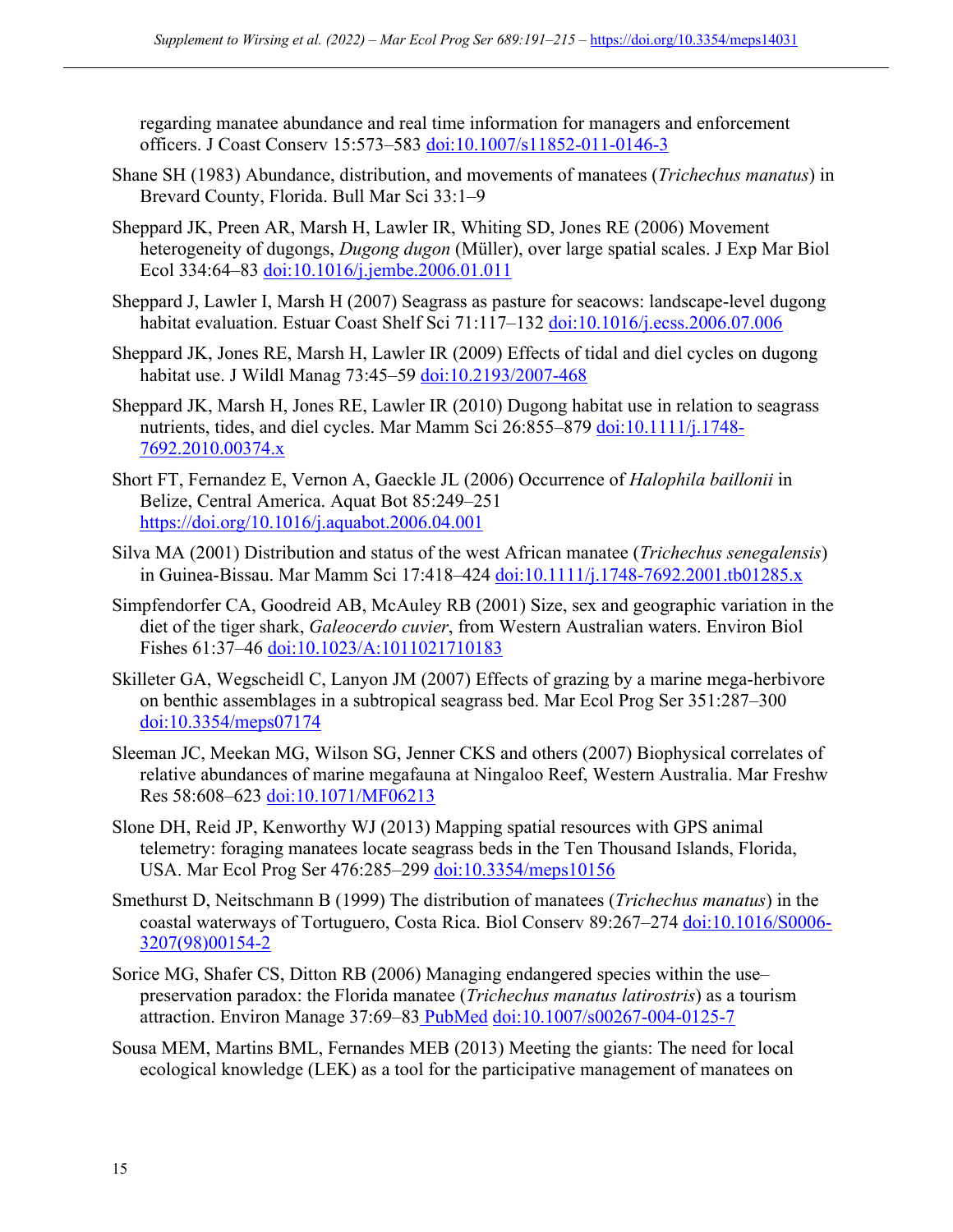Marajó Island, Brazilian Amazonian coast. Ocean Coast Manage 86:53–60 doi:10.1016/j.ocecoaman.2013.08.016

- Spain AV, Heinsohn GE (1973) Cyclone associated feeding changes in the dugong (Mammalia: Sirenia). Mammalia 37:678–680
- Spiegelberger T, Ganslosser U (2005) Habitat analysis and exclusive bank feeding of the Antillean manatee (*Trichechus manatus manatsu* L.1758) in the Coswine Swamps of French Guiana, South America. Trop Zool 18:1–12 doi:10.1080/03946975.2005.10531210
- Stith BM, Slone DH, de Wit M, Edwards HH and others (2012) Passive thermal refugia provided warm water for Florida manatees during the severe winter of 2009–2010. Mar Ecol Prog Ser 462:287–301 doi:10.3354/meps09732
- Suárez-Morales E, Morales-Vela B, Padilla-Saldívar J, Silva-Briano M (2010) The copepod *Balaenophilus manatorum* (Ortiz, Lalana and Torres, 1992) (Harpacticoida), an epibiont of the Caribbean manatee. J Nat Hist 44:847–859 doi:10.1080/00222931003615711
- Takoukam AK, Gomes DGE, Beck CA, Keith-Diagne LW, Hunter ME, Francis-Floyd R, Bonde RK (2021a) Diet composition of the African manatee: Spatial and temporal variation within the Sanaga River Watershed, Cameroon. Ecol Evol 11:15833–15845 PubMed doi:10.1002/ece3.8254
- Takoukam AK, Gomes DGE, Hoyer MV, Keith-Diagne LW, Bonde RK, Francis-Floyd R (2021b) African manatee (*Trichechus senegalensis*) habitat suitability at Lake Ossa, Cameroon, using trophic state models and predictions of submerged aquatic vegetation. Ecol Evol 11:15212–15224 PubMed doi:10.1002/ece3.8202
- Timm RM, Albuja VL, Clauson BL (1986) Ecology, distribution, harvest, and conservation of the Amazonian manatee *Trichechus inunguis* in Ecuador. Biotropica 18:150–156 doi:10.2307/2388757
- Tol SJ, Coles RG, Congdon BC (2016) *Dugong dugon* feeding in tropical Australian seagrass meadows: implications for conservation planning. PeerJ 4:e2194 PubMed doi:10.7717/peerj.2194
- Tol SJ, Jarvis JC, York PH, Grech A, Congdon BC, Coles RG (2017) Long distance biotic dispersal of tropical seagrass seeds by marine mega-herbivores. Sci Rep 7:4458 PubMed doi:10.1038/s41598-017-04421-1
- Turner RE (2001) Of manatees, mangroves, and the Mississippi River: is there an estuarine signature for the Gulf of Mexico? Estuaries 24:139–150 doi:10.2307/1352940
- Urwin C, McNiven IJ, Clarke S, Macquarie L, Whap T (2016) Hearing the evidence: using archaeological data to analyse the long-term impacts of dugong (*Dugong dugon*) hunting on Mabuyag, Torres Strait, over the past 1000 years. Aust Archaeol 82:201–217 doi:10.1080/03122417.2016.1253228
- Violante-Huerta M, Suárez-Morales E (2016) The epiphytic copepod *Metis holothuriae* (Edwards, 1841) (Harpacticoida) a new epibiont of the Caribbean manatee. Crustaceana 89:639–644 doi:10.1163/15685403-00003538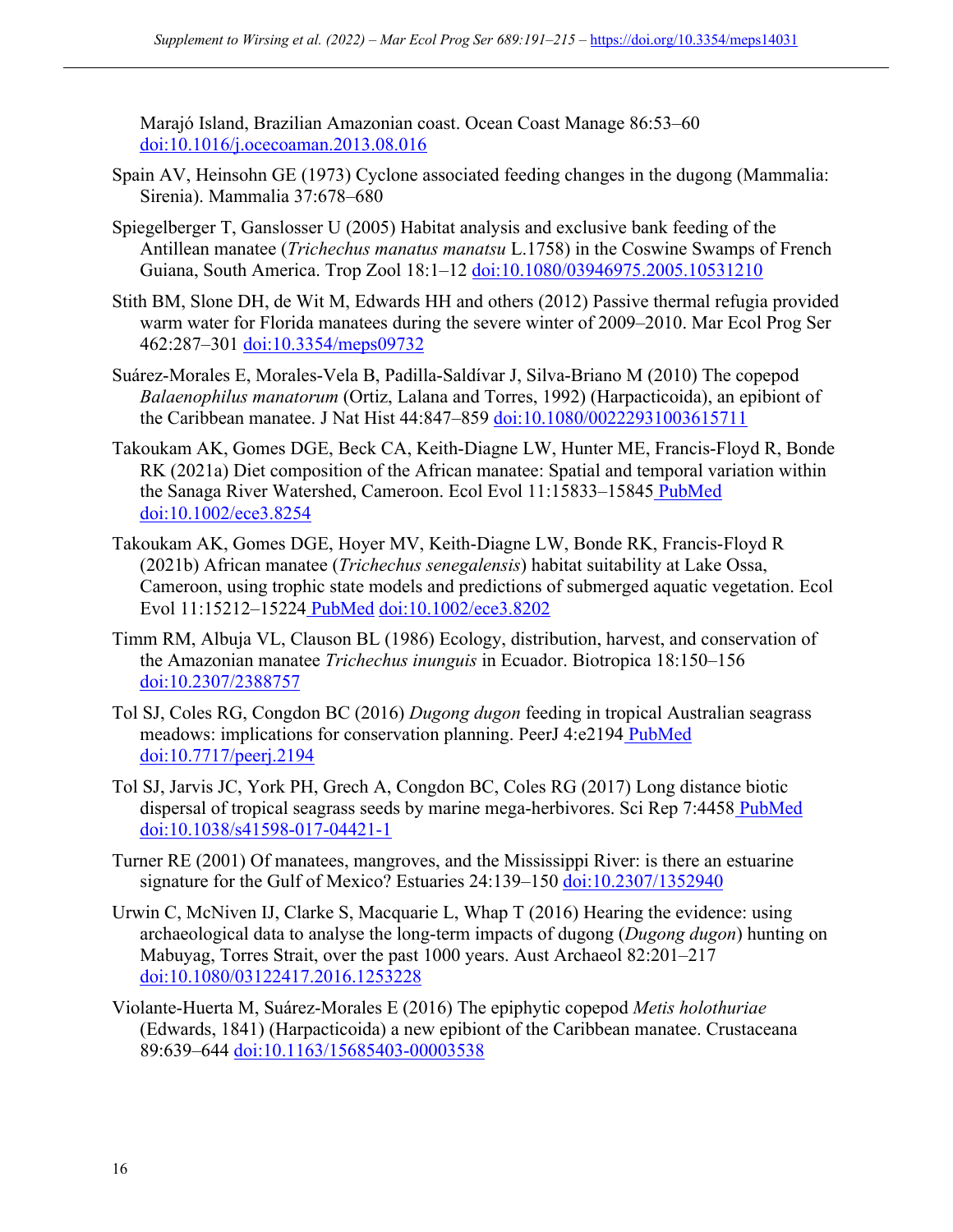- Violante-Huerta M, Diaz-Gamboa R, Ordóñez-López U (2017) Antillean manatee *Trichechus manatus manatus* (Sirenia: Trichechidae) as a motile ecosystem of epibiont fauna in the Caribbean Sea, Mexico. Therya 8:273–276 doi:10.12933/therya-17-517
- Wake J (1975) A study of the habitat requirements and feeding biology of the dugong *Dugong dugon* (Müller). Thesis, James Cook University, Townsville, Queensland, Australia, p 132
- White AQ, Pinto GF, Robison AP (2002) Seasonal distribution of manatees, *Trichechus manatus latirostris*, in Duval County and adjacent waters, northeastern Florida. Fla Sci 65:208–221
- Whiting SD (1999) Use of the remote Sahul Banks, northwestern Australia, by dugongs, including breeding females. Mar Mamm Sci 15:609–615 doi:10.1111/j.1748- 7692.1999.tb00831.x
- Whiting SD (2002) Rocky reefs provide foraging habitat for dugongs in the Darwin region of northern Australia. Aust Mammal 24:147–150 doi:10.1071/AM02147
- Whiting SD (2008) Movements and distribution of dugongs (*Dugong dugon*) in a macro-tidal environment in northern Australia. Aust J Zool 56:215–222 doi:10.1071/ZO08033
- Wirsing AJ, Heithaus MR (2012) Behavioural transition probabilities in dugongs change with habitat and predator presence: implications for sirenian conservation. Mar Freshw Res 63:1069–1076 doi:10.1071/MF12074
- Wirsing AJ, Heithaus MR, Dill LM (2007a) Can you dig it? Use of excavation, a risky foraging tactic, by dugongs is sensitive to predation danger. Anim Behav 74:1085–1091 doi:10.1016/j.anbehav.2007.02.009
- Wirsing AJ, Heithaus MR, Dill LM (2007b) Can measures of prey availability improve our ability to predict the abundance of large marine predators? Oecologia 153:563–568 PubMed doi:10.1007/s00442-007-0769-0
- Wirsing AJ, Heithaus MR, Dill LM (2007c) Fear factor: do dugongs (*Dugong dugon*) trade food for safety from tiger sharks (*Galeocerdo cuvier*)? Oecologia 153:1031–1040 PubMed doi:10.1007/s00442-007-0802-3
- Wirsing AJ, Heithaus MR, Dill LM (2007d) Living on the edge: dugongs prefer to forage in microhabitats that allow escape from rather than avoidance of predators. Anim Behav 74:93– 101 doi:10.1016/j.anbehav.2006.11.016
- Wirsing AJ, Heithaus MR, Dill LM (2011) Predator-induced modifications to diving behavior vary with foraging mode. Oikos 120:1005-1012 doi:10.1111/j.1600-0706.2010.18844.x
- Worthy GAJ, Worthy TAM (2014) Digestive efficiencies of ex situ and in situ West Indian manatees (*Trichechus manatus latirostris*). Physiol Biochem Zool 87:77–91 PubMed doi:10.1086/673545
- Wright IE, Reynolds JE III, Ackerman BB, Ward LI, Weigle BL, Szelistowski WA (2002) Trends in manatee (*Trichechus manatus latirostris*) counts and habitat use in Tampa Bay, 1987–1994: implications for conservation. Mar Mamm Sci 18:259–274 doi:10.1111/j.1748- 7692.2002.tb01032.x
- Yamamuro M, Chirapart A (2005) Quality of the seagrass *Halophila ovalis* on a Thai intertidal flat as food for the dugong. J Oceanogr 61:183–186 doi:10.1007/s10872-005-0030-6